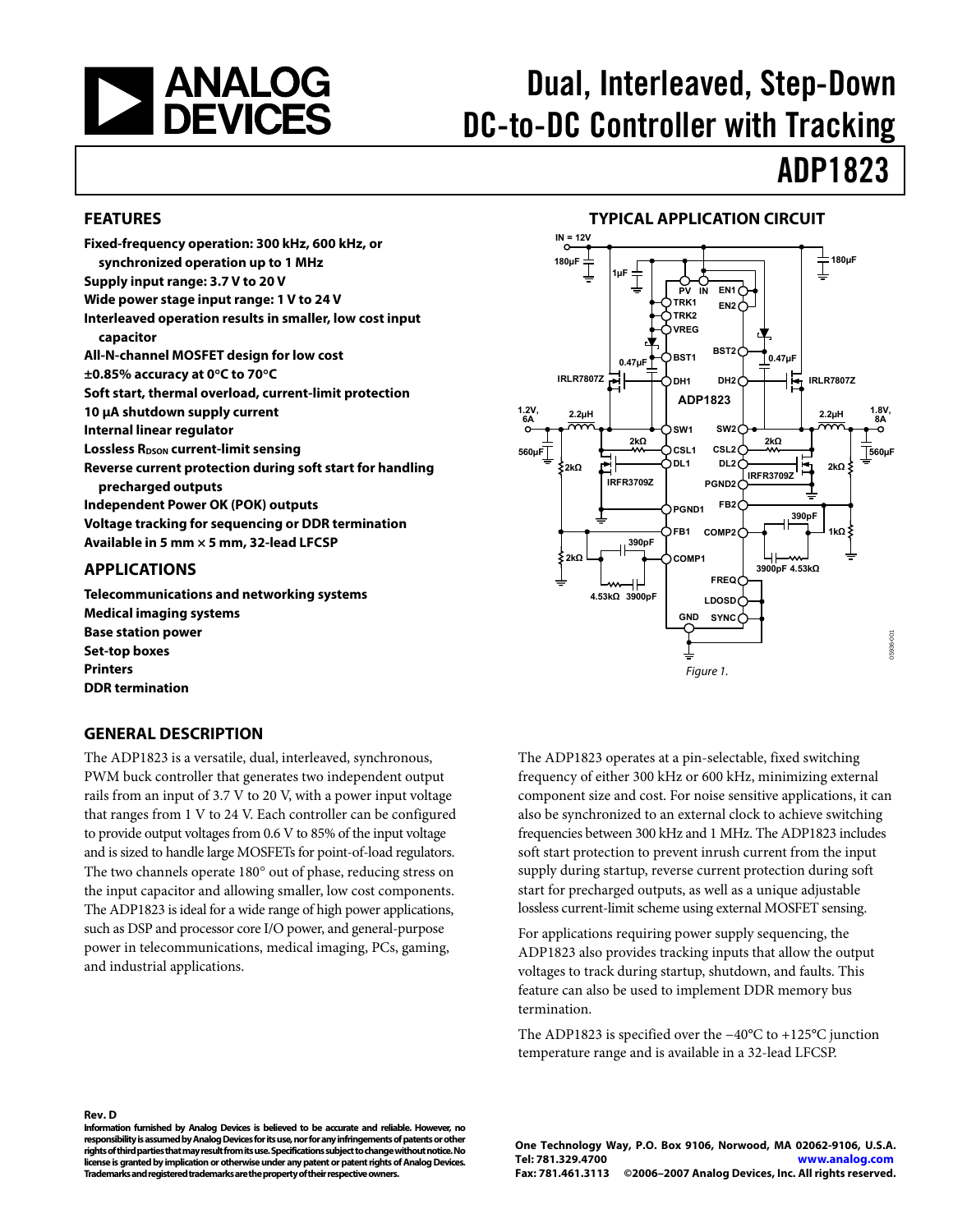### <span id="page-1-0"></span>TABLE OF CONTENTS

### **REVISION HISTORY**

| $10/07$ —Rev. C to Rev D                                    |
|-------------------------------------------------------------|
|                                                             |
| Changes to Equation 33 and Type III Compensator Section  21 |
| $7/07$ —Rev. B to Rev C                                     |
|                                                             |
| 5/07—Rev. A to Rev. B                                       |
|                                                             |
|                                                             |
| Changes to Power Supply and Logic Thresholds Sections 3     |
|                                                             |
|                                                             |
|                                                             |
|                                                             |
| Changes to Setting the Current Limit Section 18             |
| Changes to Compensating the Voltage Mode Buck               |
|                                                             |
|                                                             |
|                                                             |
|                                                             |
|                                                             |
|                                                             |

| Compensating the Voltage Mode Buck Regulator 19 |  |
|-------------------------------------------------|--|
|                                                 |  |
|                                                 |  |
|                                                 |  |
|                                                 |  |
|                                                 |  |
|                                                 |  |
|                                                 |  |
|                                                 |  |
|                                                 |  |
|                                                 |  |

#### **11/06—Rev. 0 to Rev. A**

| Changes to Features and Applications Sections 1 |  |
|-------------------------------------------------|--|
|                                                 |  |
|                                                 |  |
|                                                 |  |
|                                                 |  |
|                                                 |  |
|                                                 |  |
|                                                 |  |
|                                                 |  |

**4/06—Revision 0: Initial Version**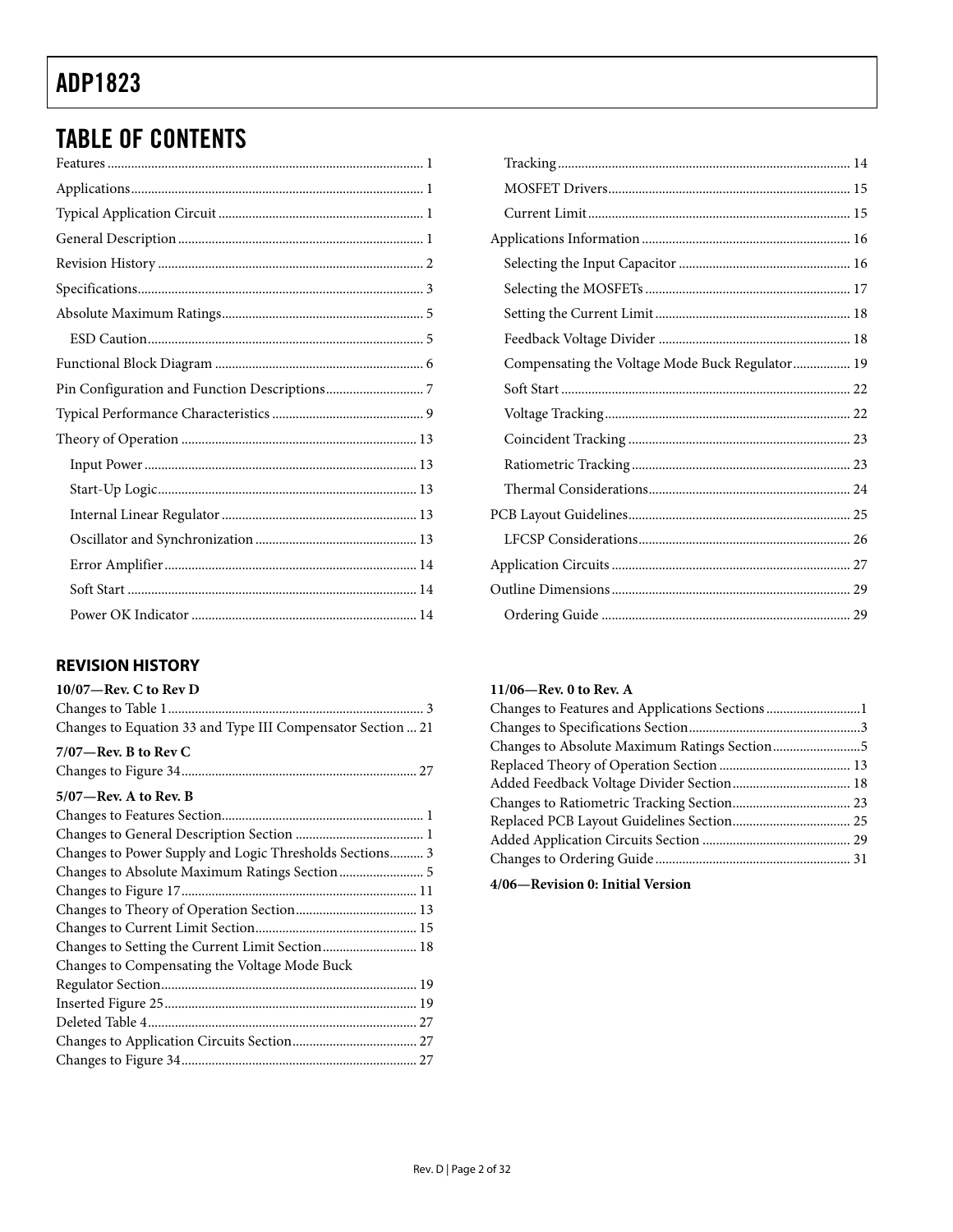### <span id="page-2-0"></span>**SPECIFICATIONS**

IN = 12 V, ENx = FREQ = PV = VREG = 5 V, SYNC = GND,  $T_J = -40^{\circ}C$  to +125°C, unless otherwise specified. All limits at temperature extremes are guaranteed via correlation using standard statistical quality control (SQC). Typical values are at T<sub>A</sub> = 25°C.

| Table 1.                                   |                                                                                            |      |              |      |            |
|--------------------------------------------|--------------------------------------------------------------------------------------------|------|--------------|------|------------|
| <b>Parameter</b>                           | <b>Conditions</b>                                                                          | Min  | <b>Typ</b>   | Max  | Unit       |
| <b>POWER SUPPLY</b>                        |                                                                                            |      |              |      |            |
| IN Input Voltage                           | $PV = VREG$ (using internal regulator)                                                     |      |              | 20   | V          |
|                                            | $IN = PV = VREG$ (not using internal regulator)                                            | 3.7  |              | 5.5  | V          |
| <b>IN Quiescent Current</b>                | Not switching, $I_{VREG} = 0$ mA                                                           |      | 1.5          | 3    | mA         |
| <b>IN Shutdown Current</b>                 | $EN1 = EN2 = GND$                                                                          |      | 10           | 20   | μA         |
| VREG Undervoltage Lockout Threshold        | <b>VREG</b> rising                                                                         | 2.4  | 2.7          | 2.9  | ٧          |
| VREG Undervoltage Lockout Hysteresis       |                                                                                            |      | 0.125        |      | v          |
| <b>ERROR AMPLIFIER</b>                     |                                                                                            |      |              |      |            |
| FB1, FB2 Regulation Voltage                | $T_A = 25^{\circ}$ C, TRK1, TRK2 > 700 mV                                                  | 597  | 600          | 603  | mV         |
|                                            | $T_1 = 0$ °C to 85°C, TRK1, TRK2 > 700 mV                                                  | 591  |              | 609  | mV         |
|                                            | $T_1 = -40^{\circ}$ C to +125°C, TRK1, TRK2 > 700 mV                                       | 588  |              | 612  | mV         |
|                                            | $T_1 = 0$ °C to 70°C, TRK1, TRK2 > 700 mV                                                  | 595  |              | 605  | mV         |
| FB1, FB2 Input Bias Current                |                                                                                            |      |              | 100  | nA         |
| Open-Loop Voltage Gain                     |                                                                                            |      | 70           |      | dB         |
| <b>Gain-Bandwidth Product</b>              |                                                                                            |      | 20           |      | <b>MHz</b> |
| COMP1, COMP2 Sink Current                  |                                                                                            |      | 600          |      | μA         |
| COMP1, COMP2 Source Current                |                                                                                            |      | 120          |      | μA         |
| COMP1, COMP2 Clamp High Voltage            |                                                                                            |      | 2.4          |      | v          |
| COMP1, COMP2 Clamp Low Voltage             |                                                                                            |      | 0.75         |      | v          |
| <b>LINEAR REGULATOR</b>                    |                                                                                            |      |              |      |            |
| <b>VREG Output Voltage</b>                 | $T_A = 25^{\circ}C$ , $I_{VREG} = 20$ mA                                                   | 4.85 | 5.0          | 5.15 | v          |
|                                            | $IN = 7 V$ to 20 V, $I_{VREG} = 0$ mA to 100 mA,<br>$T_A = -40^{\circ}C$ to $+85^{\circ}C$ | 4.75 | 5.0          | 5.25 | v          |
| <b>VREG Load Regulation</b>                | $I_{VREG} = 0$ mA to 100 mA, $IN = 12 V$                                                   |      | $-40$        |      | mV         |
| <b>VREG Line Regulation</b>                | $IN = 7 V$ to 20 V, $V_{REG} = 20 mA$                                                      |      | $\mathbf{1}$ |      | mV         |
| <b>VREG Current Limit</b>                  | $VREG = 4V$                                                                                |      | 220          |      | mA         |
| <b>VREG Short-Circuit Current</b>          | VREG $< 0.5$ V                                                                             | 50   | 140          | 200  | mA         |
| IN to VREG Dropout Voltage                 | $I_{VREG} = 100$ mA, $IN < 5$ V                                                            |      | 0.7          | 1.4  | V          |
| <b>VREG Minimum Output Capacitance</b>     |                                                                                            | 1    |              |      | μF         |
| <b>PWM CONTROLLER</b>                      |                                                                                            |      |              |      |            |
| PWM Ramp Voltage Peak                      | $SYNC = GND$                                                                               |      | 1.3          |      | v          |
| DH1, DH2 Maximum Duty Cycle                | $FREQ = GND$ (300 kHz)                                                                     | 85   | 90           |      | $\%$       |
| DH1, DH2 Minimum Duty Cycle                | $FREQ = GND$ (300 kHz)                                                                     |      | 1            | 3    | $\%$       |
| <b>SOFT START</b>                          |                                                                                            |      |              |      |            |
| SS1, SS2 Pull-Up Resistance                | $SS1, SSS = GND$                                                                           |      | 90           |      | kΩ         |
| SS1, SS2 Pull-Down Resistance              | $SS1, SS2 = 0.6 V$                                                                         |      | 6            |      | kΩ         |
| SS1, SS2 to FB1, FB2 Offset Voltage        | $SS1, SS2 = 0$ mV to 500 mV                                                                |      | $-45$        |      | mV         |
| SS1, SS2 Pull-Up Voltage                   |                                                                                            |      | 0.8          |      | V          |
| <b>TRACKING</b>                            |                                                                                            |      |              |      |            |
| TRK1, TRK2 Common-Mode Input Voltage Range |                                                                                            | 0    |              | 600  | mV         |
| TRK1, TRK2 to FB1, FB2 Offset Voltage      | TRK1, TRK2 = $0$ mV to 500 mV                                                              | $-5$ |              | $+5$ | mV         |
| TRK1, TRK2 Input Bias Current              |                                                                                            |      |              | 100  | nA         |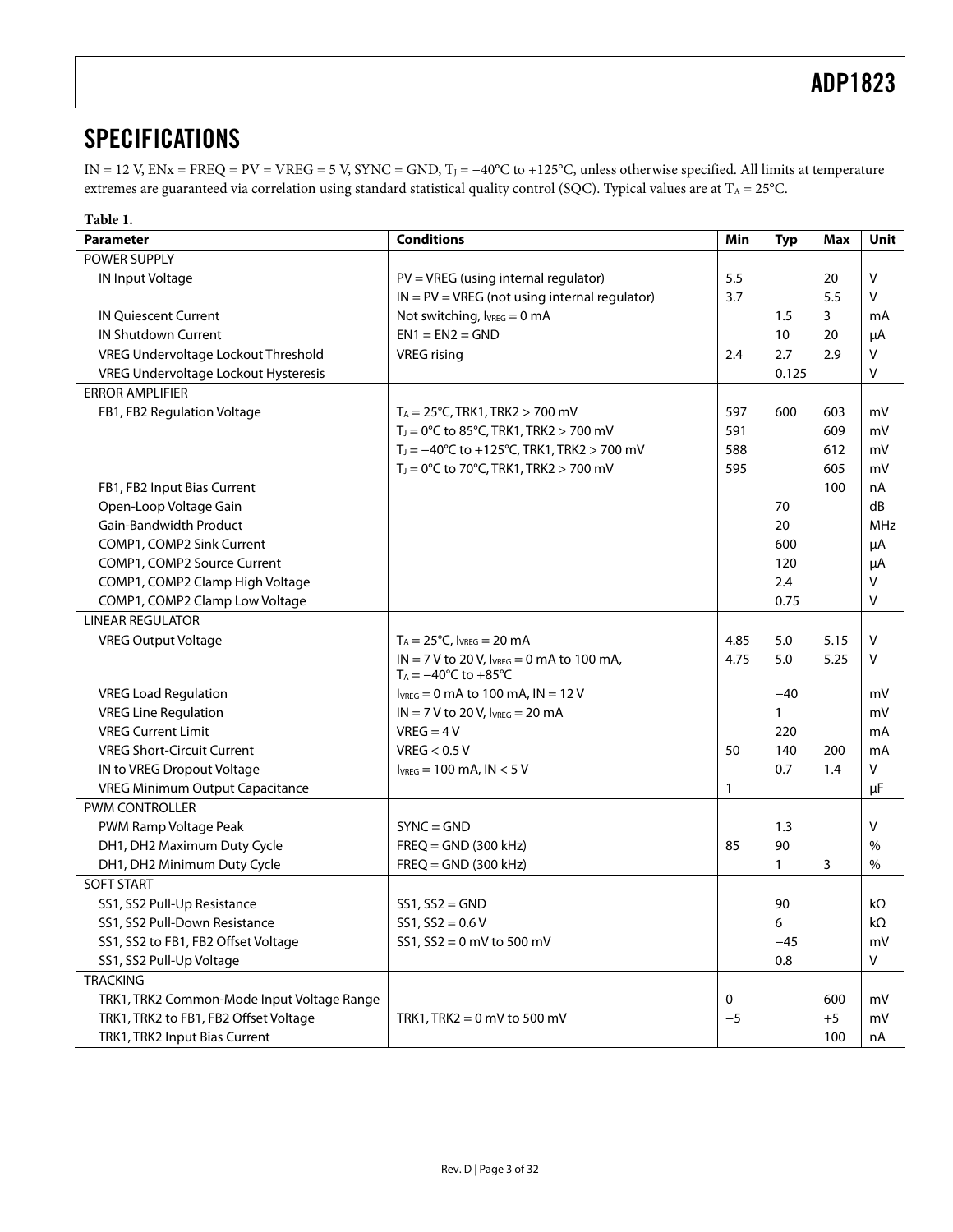<span id="page-3-0"></span>

| <b>Parameter</b>                                    | <b>Conditions</b>                                                  | Min     | <b>Typ</b> | <b>Max</b> | Unit        |
|-----------------------------------------------------|--------------------------------------------------------------------|---------|------------|------------|-------------|
| <b>OSCILLATOR</b>                                   |                                                                    |         |            |            |             |
| <b>Oscillator Frequency</b>                         | $SYNC = FREQ = GND (fSW = fosc)$                                   | 240     | 300        | 370        | kHz         |
|                                                     | $SYNC = GND$ , FREQ = VREG ( $f_{SW} = f_{OSC}$ )                  | 480     | 600        | 720        | <b>kHz</b>  |
| SYNC Synchronization Range <sup>1</sup>             | $FREQ = GND$ , SYNC = 600 kHz to 1.2 MHz ( $f_{SW} = f_{SYNC}/2$ ) | 300     |            | 600        | <b>kHz</b>  |
|                                                     | FREQ = VREG, SYNC = 1.2 MHz to 2 MHz $(f_{SW} = f_{SYNC}/2)$       | 600     |            | 1000       | <b>kHz</b>  |
| SYNC Minimum Input Pulse Width                      |                                                                    |         |            | 200        | ns          |
| <b>CURRENT SENSE</b>                                |                                                                    |         |            |            |             |
| CSL1, CSL2 Threshold Voltage                        | Relative to PGND                                                   | $-30$   | 0          | $+30$      | mV          |
| CSL1, CSL2 Output Current                           | $CSL1, CSL2 = PGND$                                                | 44      | 50         | 56         | μA          |
| <b>Current Sense Blanking Period</b>                |                                                                    | 100     |            | ns         |             |
| <b>GATE DRIVERS</b>                                 |                                                                    |         |            |            |             |
| DH1, DH2 Rise Time                                  | $C_{DH} = 3$ nF, $V_{BST} - V_{SW} = 5$ V                          |         | 15         |            | ns          |
| DH1, DH2 Fall Time                                  | $C_{DH} = 3 nF, V_{BST} - V_{SW} = 5 V$                            |         | 10         |            | ns          |
| DL1, DL2 Rise Time                                  | $C_{DL} = 3 nF$                                                    |         | 15         |            | ns          |
| DL1, DL2 Fall Time                                  | $C_{DL} = 3 nF$                                                    |         | 10         |            | ns          |
| DH to DL, DL to DH Dead Time                        |                                                                    |         | 40         |            | ns          |
| <b>LOGIC THRESHOLDS</b>                             |                                                                    |         |            |            |             |
| SYNC, FREQ, LDOSD Input High Voltage                |                                                                    | 2.2     |            |            | $\vee$      |
| SYNC, FREQ, LDOSD Input Low Voltage                 |                                                                    |         |            | 0.4        | $\vee$      |
| SYNC, FREQ Input Leakage Current                    | SYNC, FREQ = $0$ V to 5.5 V                                        |         |            | 1          | μA          |
| <b>LDOSD Pull-Down Resistance</b>                   |                                                                    |         | 100        |            | kΩ          |
| EN1, EN2 Input High Voltage                         | $IN = 3.7 V$ to 20 V                                               | 2.0     |            |            | V           |
| EN1, EN2 Input Low Voltage                          | $IN = 3.7 V$ to 20 V                                               |         |            | 0.8        | v           |
| EN1, EN2 Current Source                             | EN1, EN2 = $0$ V to 3.0 V                                          | $-0.05$ | $-0.6$     | $-1.5$     | μA          |
| EN1, EN2 Input Impedance to 5 V Zener               | EN1, EN2 = $5.5$ V to 20 V                                         |         | 100        |            | kΩ          |
| THERMAL SHUTDOWN                                    |                                                                    |         |            |            |             |
| Thermal Shutdown Threshold <sup>2</sup>             |                                                                    |         | 145        |            | $^{\circ}C$ |
| Thermal Shutdown Hysteresis <sup>2</sup>            |                                                                    |         | 15         |            | $\circ$ C   |
| POWER GOOD                                          |                                                                    |         |            |            |             |
| FB1, UV2 Overvoltage Threshold<br>VFB1, VUV2 rising |                                                                    |         | 750        |            | mV          |
| FB1, UV2 Overvoltage Hysteresis                     |                                                                    |         | 50         |            | mV          |
| FB1, UV2 Undervoltage Threshold                     | VFB1, VUV2 rising                                                  |         | 550        |            | mV          |
| FB1, UV2 Undervoltage Hysteresis                    |                                                                    |         | 50         |            | mV          |
| POK1, POK2 Propagation Delay                        |                                                                    |         | 8          |            | μs          |
| POK1, POK2 Off Leakage Current                      | $V_{\text{POK1}}$ , $V_{\text{POK2}} = 5.5$ V                      |         |            | 1          | μA          |
| POK1, POK2 Output Low Voltage                       | $I_{\text{POK1}}$ , $I_{\text{POK2}} = 10 \text{ mA}$              |         | 150        | 500        | mV          |
| <b>UV2 Input Bias Current</b>                       |                                                                    |         | 10         | 100        | nA          |

<span id="page-3-1"></span>' SYNC input frequency is 2× the single-channel switching frequency. The SYNC frequency is divided by 2, and the separate phases were used to clock the controllers.<br><sup>2</sup> Guaranteed by design and not subject to production te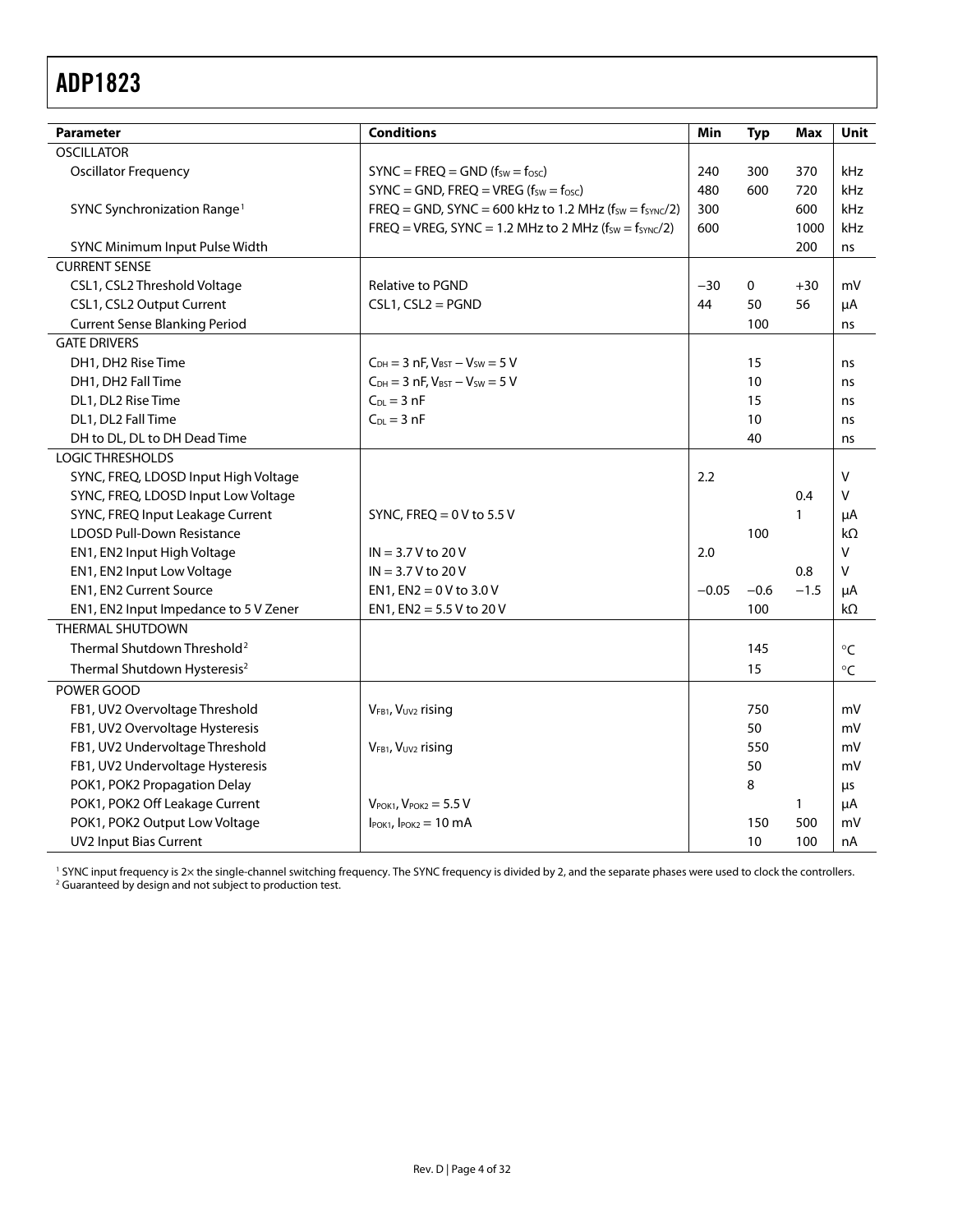### <span id="page-4-0"></span>ABSOLUTE MAXIMUM RATINGS

#### **Table 2.**

| <b>Parameter</b>                                      | Rating                                              |
|-------------------------------------------------------|-----------------------------------------------------|
| IN, EN1, EN2                                          | $-0.3$ V to $+20$ V                                 |
| BST1, BST2                                            | $-0.3$ V to $+30$ V                                 |
| BST1, BST2 to SW1, SW2                                | $-0.3 V$ to $+6 V$                                  |
| CSL1, CSL2                                            | $-1$ V to $+30$ V                                   |
| <b>SW1, SW2</b>                                       | $-2V$ to $+30V$                                     |
| DH <sub>1</sub>                                       | $SW1 - 0.3 V$ to BST1 + 0.3 V                       |
| DH <sub>2</sub>                                       | $SW2 - 0.3 V$ to BST2 + 0.3 V                       |
| DL1, DL2 to PGND                                      | $-0.3$ V to PV + 0.3 V                              |
| PGND to GND                                           | $+2V$                                               |
| LDOSD, SYNC, FREQ, COMP1,                             | $-0.3 V$ to $+6V$                                   |
| COMP2, SS1, SS2, FB1, FB2, VREG,                      |                                                     |
| PV, POK1, POK2, TRK1, TRK2                            |                                                     |
| $\theta_{JA}$ 4-Layer<br>(JEDEC Standard Board) $1/2$ | 45°C/W                                              |
| Operating Ambient Temperature                         | $-40^{\circ}$ C < T <sub>A</sub> < $+85^{\circ}$ C  |
| Operating Junction Temperature <sup>3</sup>           | $-55^{\circ}$ C < T <sub>1</sub> < $+125^{\circ}$ C |
| Storage Temperature Range                             | $-65^{\circ}$ C to +150 $^{\circ}$ C                |

<span id="page-4-1"></span>1 Measured with exposed pad attached to PCB.

<span id="page-4-2"></span><sup>2</sup> Junction-to-ambient thermal resistance (θ<sub>JA</sub>) of the package is based on modeling and calculation using a 4-layer board. The junction-to-ambient thermal resistance is application and board-layout dependent. In applications where high maximum power dissipation exists, attention to thermal dissipation issues in board design is required. For more information, refer to Application Note AN-772, A Design and Manufacturing Guide for the Lead Frame Chip Scale Package (LFCSP). 3

<span id="page-4-3"></span><sup>3</sup> In applications where high power dissipation and poor package thermal resistance are present, the maximum ambient temperature may have to be derated. Maximum ambient temperature  $(T_{A, MAX})$  is dependent on the maximum operating junction temperature ( $T_{J_MAX\_OP}$  = 125°C), the maximum power dissipation of the device in the application (P<sub>D\_MAX</sub>), and the junctionto-ambient thermal resistance of the part/package in the application  $(θ<sub>JA</sub>)$ , and is given by:  $T_{A\_MAX} = T_{J\_MAX\_OP} - (\theta_{JA} \times P_{D\_MAX}).$ 

Stresses above those listed under Absolute Maximum Ratings may cause permanent damage to the device. This is a stress rating only; functional operation of the device at these or any other conditions above those indicated in the operational section of this specification is not implied. Exposure to absolute maximum rating conditions for extended periods may affect device reliability.

#### **ESD CAUTION**



ESD (electrostatic discharge) sensitive device. Charged devices and circuit boards can discharge without detection. Although this product features patented or proprietary protection circuitry, damage may occur on devices subjected to high energy ESD. Therefore, proper ESD precautions should be taken to avoid performance degradation or loss of functionality.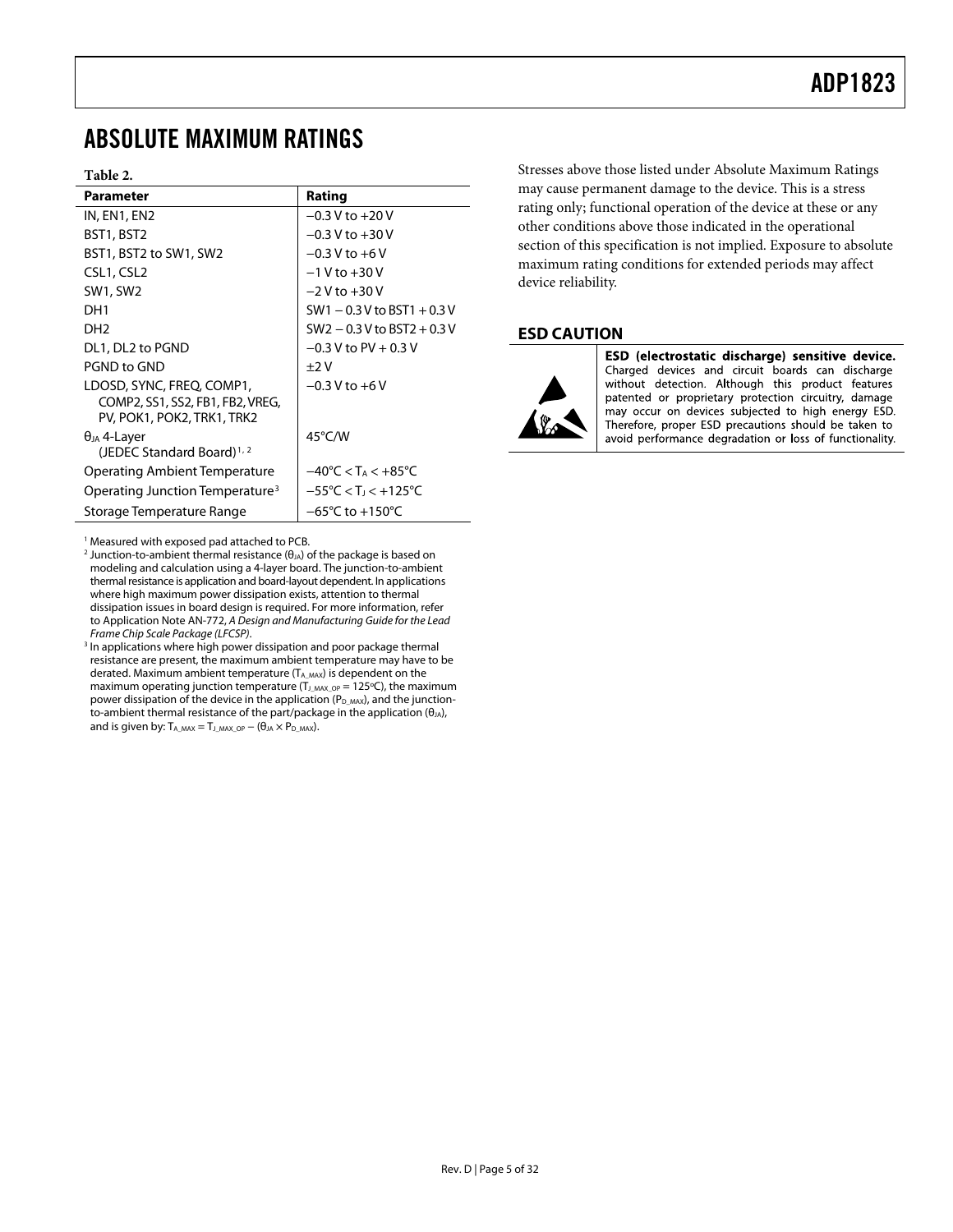### <span id="page-5-0"></span>FUNCTIONAL BLOCK DIAGRAM



05936-002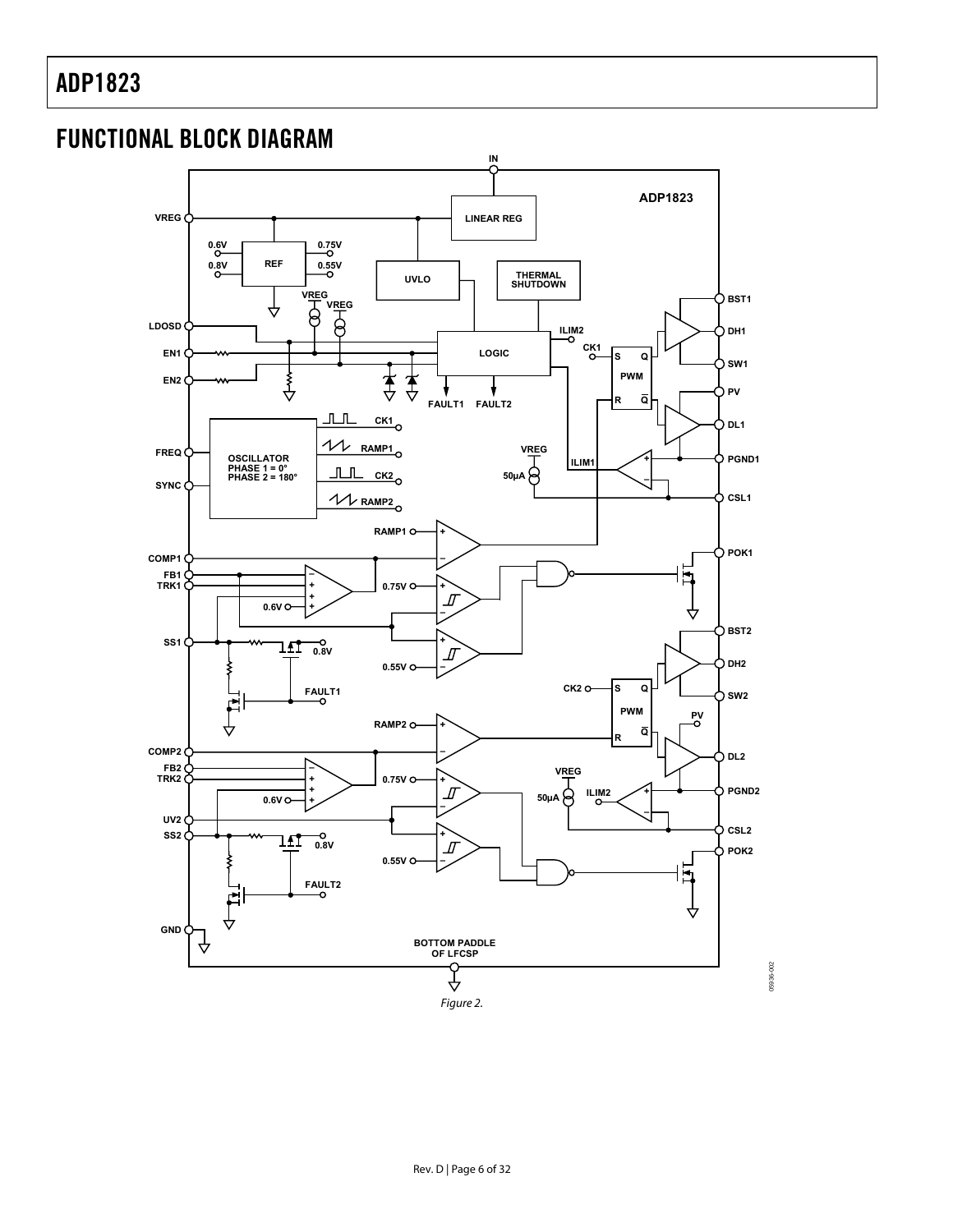### <span id="page-6-0"></span>PIN CONFIGURATION AND FUNCTION DESCRIPTIONS



#### **Table 3. Pin Function Descriptions**

| Pin No.      | <b>Mnemonic</b>   | <b>Description</b>                                                                                                                                                                                                     |
|--------------|-------------------|------------------------------------------------------------------------------------------------------------------------------------------------------------------------------------------------------------------------|
| $\mathbf{1}$ | FB <sub>1</sub>   | Feedback Voltage Input for Channel 1. Connect a resistor divider from the buck regulator output to GND and<br>tie the tap to FB1 to set the output voltage.                                                            |
| 2            | <b>SYNC</b>       | Frequency Synchronization Input. Accepts external signal between 600 kHz and 1.2 MHz or between 1.2 MHz<br>and 2 MHz depending on whether FREQ is low or high, respectively. Connect SYNC to ground if not used.       |
| 3            | <b>FREO</b>       | Frequency Select Input. Low for 300 kHz or high for 600 kHz.                                                                                                                                                           |
| 4            | <b>GND</b>        | Ground. Connect to a ground plane directly beneath the ADP1823. Tie the bottom of the feedback dividers to<br>this GND.                                                                                                |
| 5            | UV <sub>2</sub>   | Input to the POK2 Undervoltage and Overvoltage Comparators. For the default thresholds, connect UV2<br>directly to FB2. For some tracking applications, connect UV2 to an extra tap on the FB2 voltage divider string. |
| 6            | FB <sub>2</sub>   | Feedback Voltage Input for Channel 2. Connect a resistor divider from the buck regulator output to GND and<br>tie the tap to FB2 to set the output voltage.                                                            |
| 7            | COMP <sub>2</sub> | Error Amplifier Output for Channel 2. Connect an RC network from COMP2 to FB2 to compensate Channel 2.                                                                                                                 |
| 8            | TRK <sub>2</sub>  | Tracking Input for Channel 2. To track a master voltage, drive TRK2 from a voltage divider to the master<br>voltage. If the tracking function is not used, connect TRK2 to VREG.                                       |
| 9            | SS <sub>2</sub>   | Soft Start Control Input. Connect a capacitor from SS2 to GND to set the soft start period.                                                                                                                            |
| 10           | POK <sub>2</sub>  | Open-Drain Power OK Output for Channel 2. Sinks current when UV2 is out of regulation. Connect a pull-up<br>resistor from POK2 to VREG.                                                                                |
| 11           | BST <sub>2</sub>  | Boost Capacitor Input for Channel 2. Powers the high-side gate driver, DH2. Connect a 0.22 µF to 0.47 µF<br>ceramic capacitor from BST2 to SW2 and a Schottky diode from PV to BST2.                                   |
| 12           | DH <sub>2</sub>   | High-Side (Switch) Gate Driver Output for Channel 2.                                                                                                                                                                   |
| 13           | SW <sub>2</sub>   | Switch Node Connection for Channel 2.                                                                                                                                                                                  |
| 14           | CSL <sub>2</sub>  | Current Sense Comparator Inverting Input for Channel 2. Connect a resistor between CSL2 and SW2 to set<br>the current-limit offset.                                                                                    |
| 15           | PGND <sub>2</sub> | Ground for Channel 2 Gate Driver. Connect to a ground plane directly beneath the ADP1823.                                                                                                                              |
| 16           | DL <sub>2</sub>   | Low-Side (Synchronous Rectifier) Gate Driver Output for Channel 2.                                                                                                                                                     |
| 17           | PV                | Positive Input Voltage for Gate Driver DL1 and Gate Driver DL2. Connect PV to VREG and bypass to ground<br>with a 1 µF capacitor.                                                                                      |
| 18           | DL <sub>1</sub>   | Low-Side (Synchronous Rectifier) Gate Driver Output for Channel 1.                                                                                                                                                     |
| 19           | PGND1             | Ground for Channel 1 Gate Driver. Connect to a ground plane directly beneath the ADP1823.                                                                                                                              |
| 20           | CSL <sub>1</sub>  | Current Sense Comparator Inverting Input for Channel 1. Connect a resistor between CSL1 and SW1 to set<br>the current-limit offset.                                                                                    |
| 21           | SW1               | Switch Node Connection for Channel 1.                                                                                                                                                                                  |
| 22           | DH <sub>1</sub>   | High-Side (Switch) Gate Driver Output for Channel 1.                                                                                                                                                                   |
| 23           | BST <sub>1</sub>  | Boost Capacitor Input for Channel 1. Powers the high-side gate driver, DH1. Connect a 0.22 µF to 0.47 µF<br>ceramic capacitor from BST1 to SW1 and a Schottky diode from PV to BST1.                                   |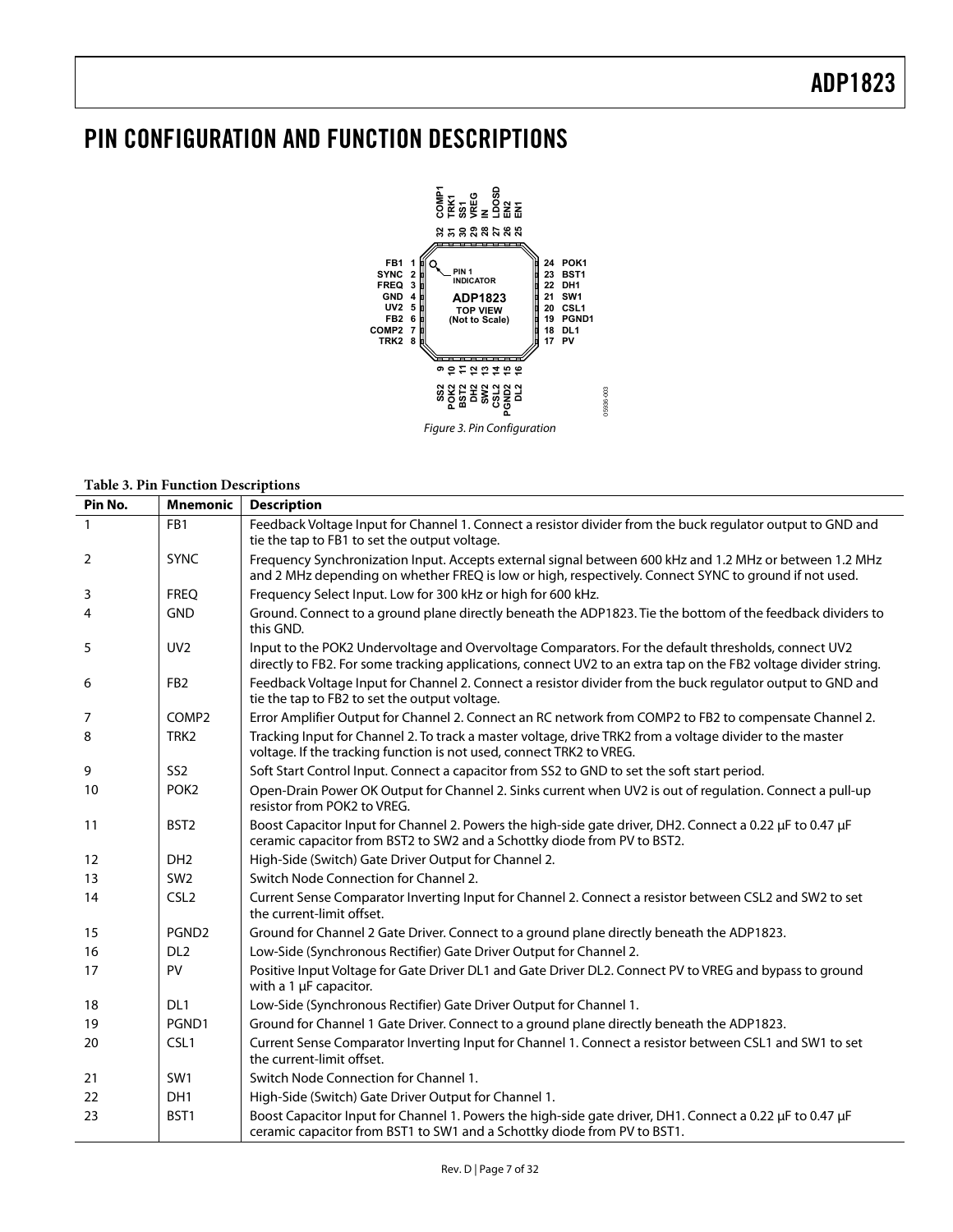| Pin No. | Mnemonic         | <b>Description</b>                                                                                                                                                                                                             |
|---------|------------------|--------------------------------------------------------------------------------------------------------------------------------------------------------------------------------------------------------------------------------|
| 24      | POK <sub>1</sub> | Open-Drain Power OK Output for Channel 1. Sinks current when FB1 is out of regulation. Connect a pull-up<br>resistor from POK1 to VREG.                                                                                        |
| 25      | EN <sub>1</sub>  | Enable Input for Channel 1. Drive EN1 high to turn on the Channel 1 controller, and drive it low to turn off<br>the Channel 1 controller. Enabling starts the internal LDO. Tie to IN for automatic startup.                   |
| 26      | EN <sub>2</sub>  | Enable Input for Channel 2. Drive EN2 high to turn on the Channel 2 controller, and drive it low to turn off<br>the Channel 2 controller. Enabling starts the internal LDO. Tie to IN for automatic startup.                   |
| 27      | <b>LDOSD</b>     | LDO Shut-Down Input. Only used to shut down the LDO in those applications where IN is tied directly to VREG.<br>Otherwise, connect LDOSD to GND or leave it open because it has an internal 100 k $\Omega$ pull-down resistor. |
| 28      | IN               | Input Supply to the Internal Linear Regulator. Drive IN with 5.5 V to 20 V to power the ADP1823 from the LDO.<br>For input voltages between 3.7 V and 5.5 V, tie IN to VREG and PV.                                            |
| 29      | <b>VREG</b>      | Output of the Internal Linear Regulator (LDO). The internal circuitry and gate drivers are powered from VREG.<br>Bypass VREG to the ground plane with a 1 µF ceramic capacitor.                                                |
| 30      | SS <sub>1</sub>  | Soft Start Control Input. Connect a capacitor from SS1 to GND to set the soft start period.                                                                                                                                    |
| 31      | TRK1             | Tracking Input for Channel 1. To track a master voltage, drive TRK1 from a voltage divider to the master voltage.<br>If the tracking function is not used, connect TRK1 to VREG.                                               |
| 32      | COMP1            | Error Amplifier Output for Channel 1. Connect an RC network from COMP1 to FB1 to compensate Channel 1.                                                                                                                         |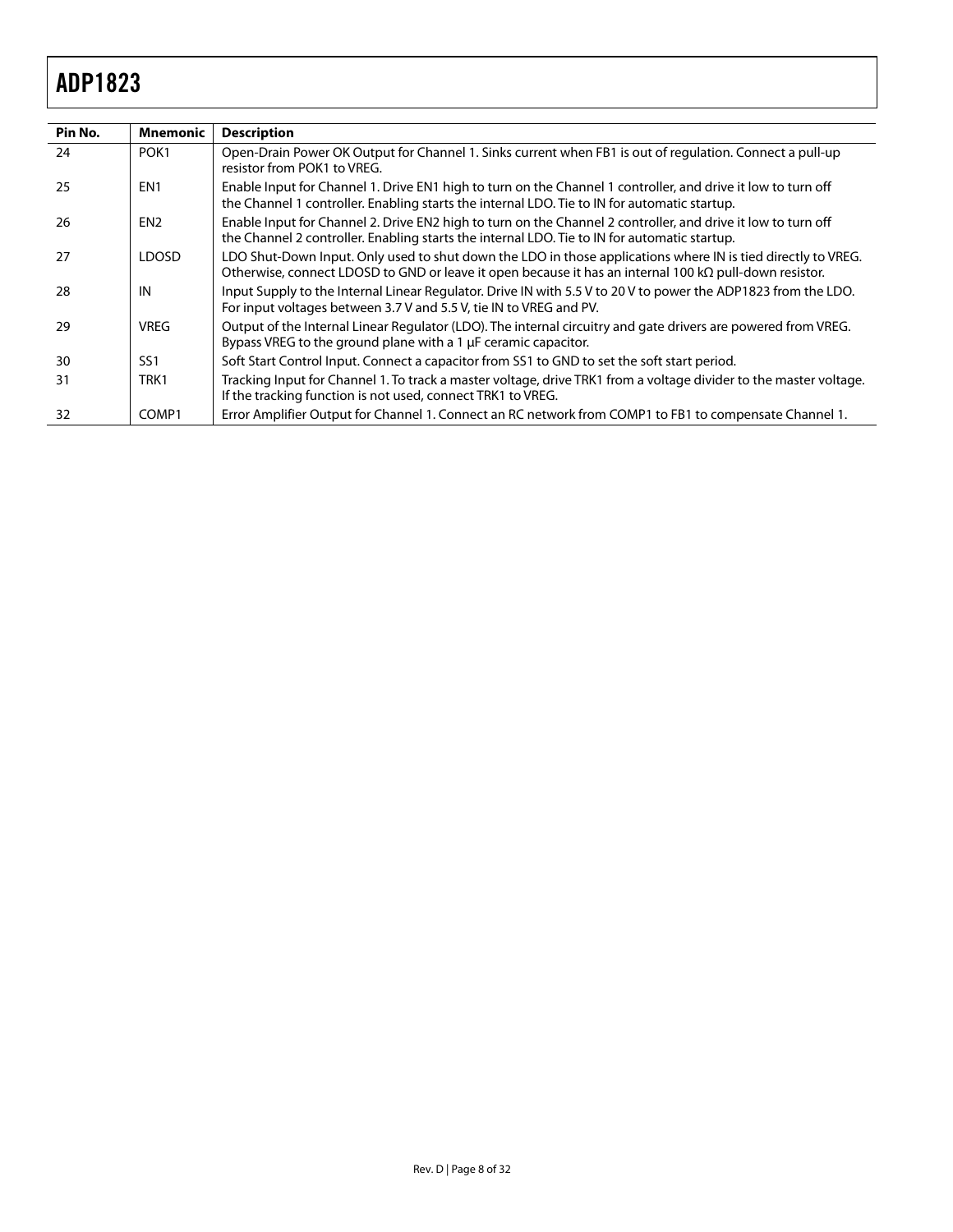### <span id="page-8-0"></span>TYPICAL PERFORMANCE CHARACTERISTICS



Figure 4. Efficiency vs. Load Current,  $V_{OUT} = 1.8$  V, 300 kHz Switching





Figure 6. Efficiency vs. Load Current,  $V_{IN} = 5$  V,  $V_{OUT} = 1.8$  V







Figure 9. VREG vs. Input Voltage, 10 mA Load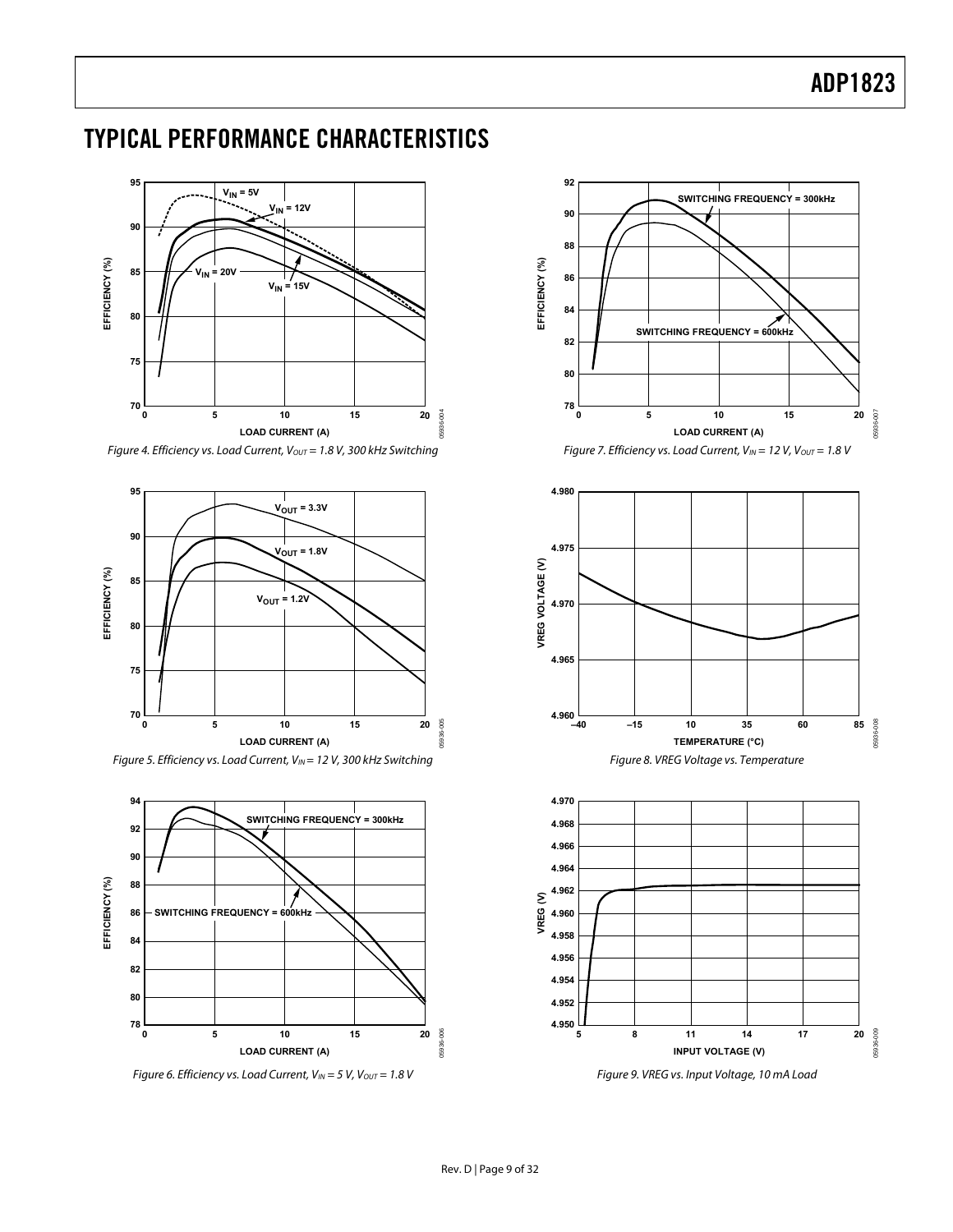

Figure 10. VREG vs. Load Current,  $V_{IN} = 12$  V



Figure 11. VREG Current-Limit Foldback



Figure 12. VREG Output During Normal Operation



Figure 13. Feedback Voltage vs. Temperature,  $V_{IN} = 12$  V



Figure 14. Switching Frequency vs. Temperature,  $V_{IN} = 12$  V



Figure 15. Supply Current vs. Supply Voltage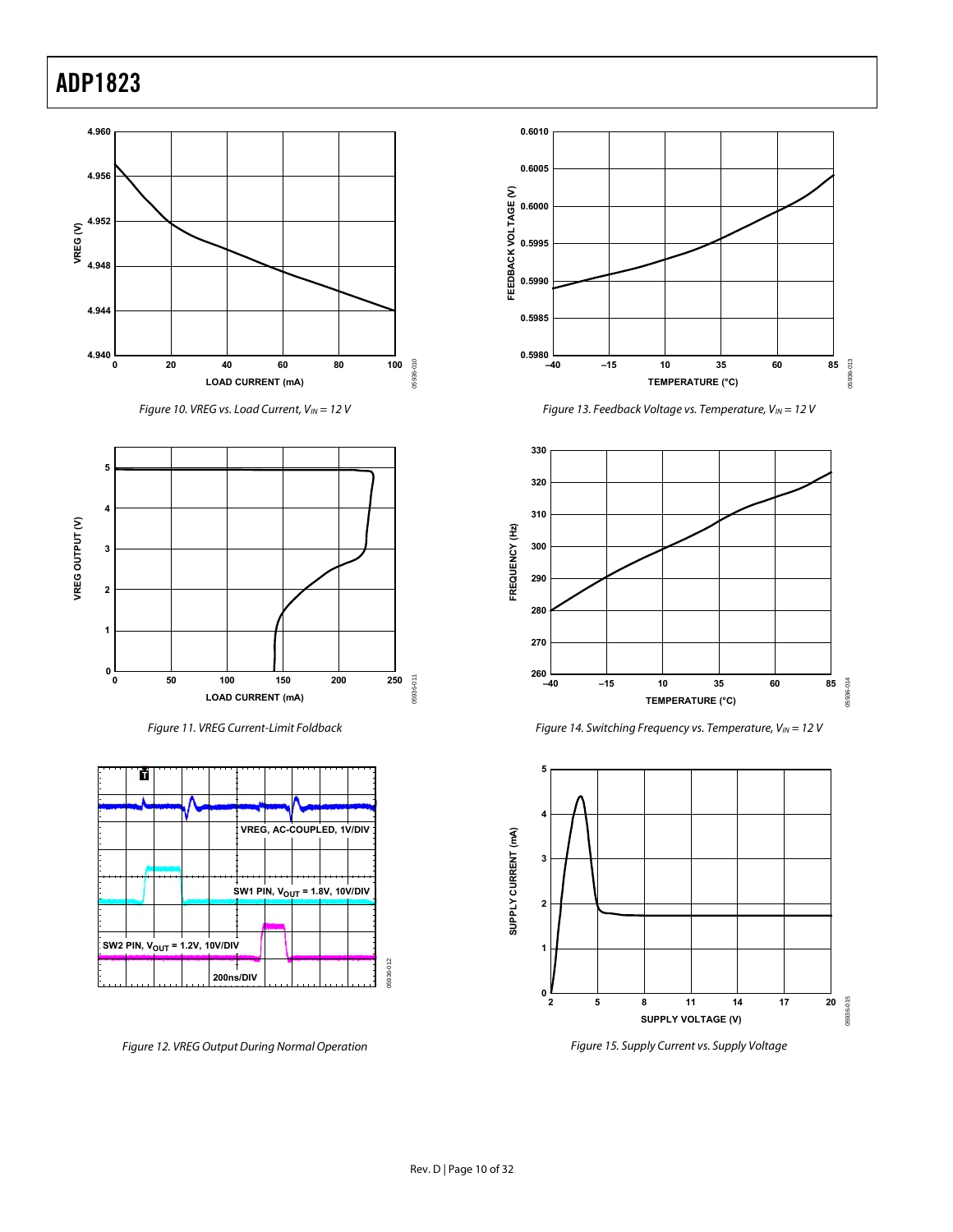

Figure 19. Out-of-Phase Switching, External 1 MHz Clock



Figure 20. Out-of-Phase Switching, External 2 MHz Clock



Figure 21. Enable Pin Response,  $V_{IN} = 12 V$ 



Figure 16. 1.5 A to 15 A Load Transient Response,  $V_{IN} = 12$  V



Figure 17. Output Short-Circuit Response



Figure 18. Out-of-Phase Switching, Internal Oscillator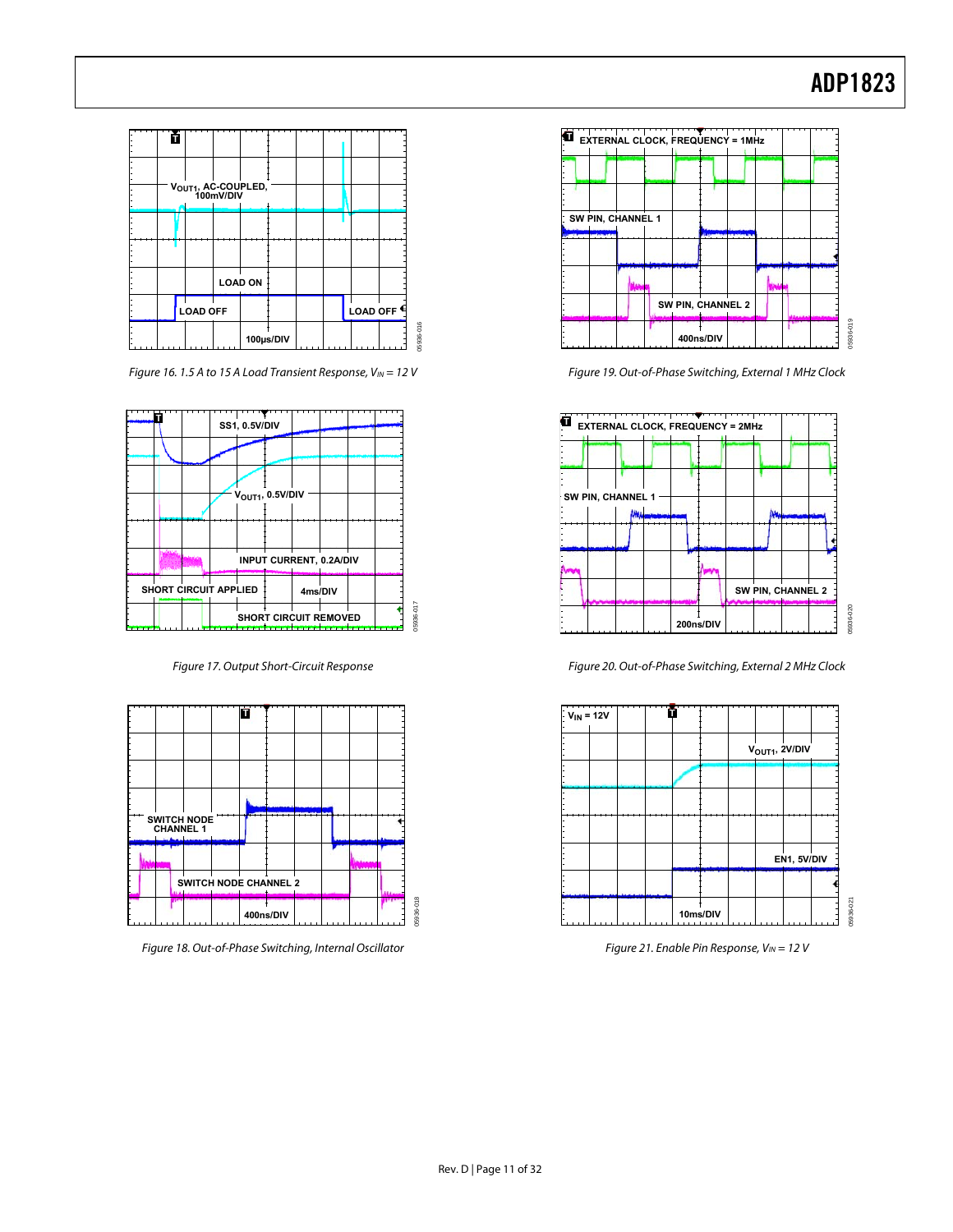

Figure 22. Power-On Response, EN Tied to VIN



Figure 24. Coincident Voltage Tracking Response



Figure 23. Output Voltage Tracking Response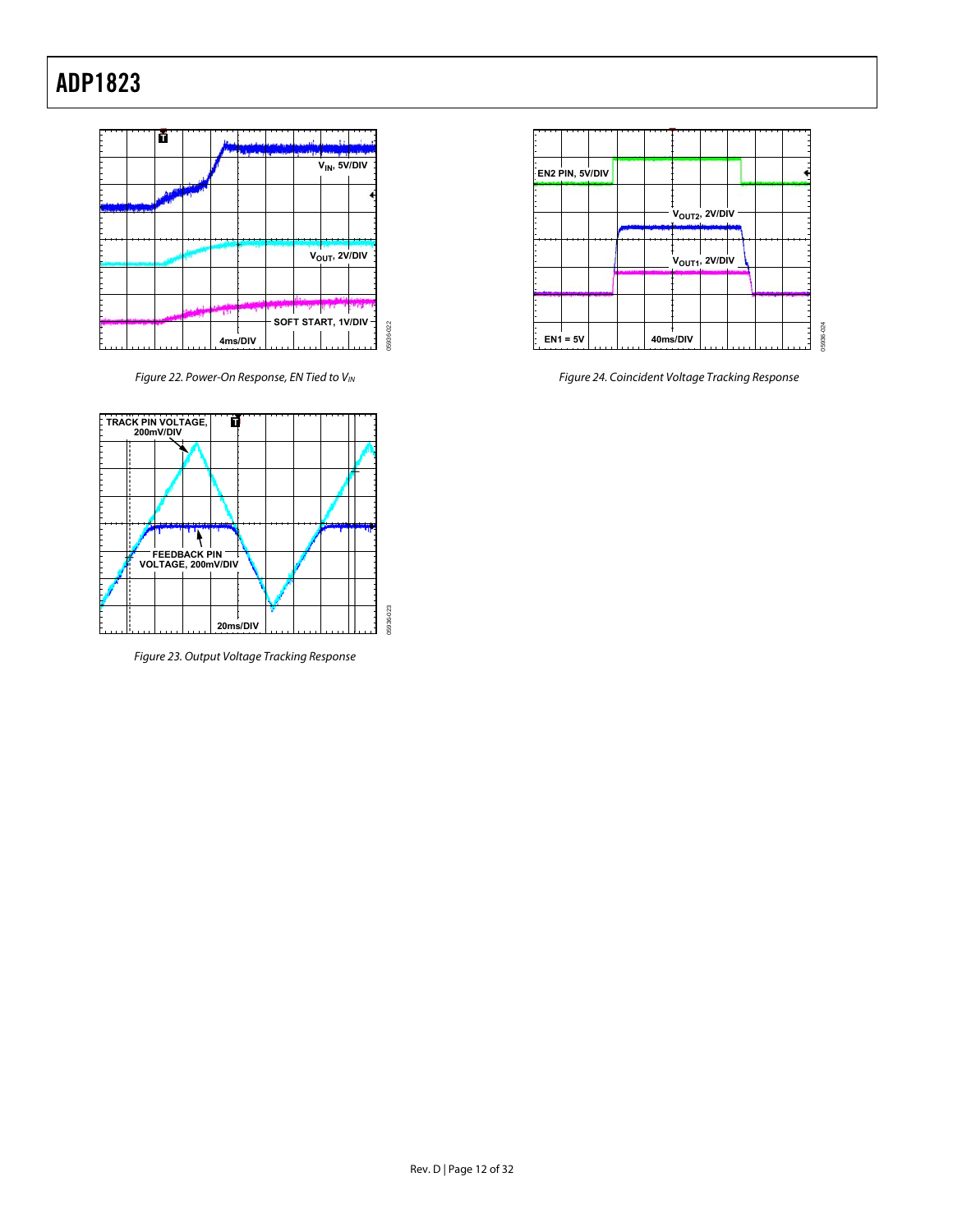### <span id="page-12-0"></span>THEORY OF OPERATION

The ADP1823 is a dual, synchronous, PWM buck controller capable of generating output voltages down to 0.6 V and output currents in the tens of amps. The switching of the regulators is interleaved for reduced current ripple. It is ideal for a wide range of applications, such as DSP and processor core I/O supplies, general-purpose power in telecommunications, medical imaging, gaming, PCs, set-top boxes, and industrial controls. The ADP1823 controller operates directly from 3.7 V to 20 V, and the power stage input voltage range is 1 V to 24 V, which applies directly to the drain of the high-side external power MOSFET. It includes fully integrated MOSFET gate drivers and a linear regulator for internal and gate drive bias.

The ADP1823 operates at a fixed 300 kHz or 600 kHz switching frequency. The ADP1823 can also be synchronized to an external clock to switch at up to 1 MHz per channel. The ADP1823 includes soft start to prevent inrush current during startup, as well as a unique adjustable lossless current limit.

The ADP1823 offers flexible tracking for startup and shutdown sequencing. It is specified over the −40°C to +125°C temperature range and is available in a space-saving,  $5 \text{ mm} \times 5 \text{ mm}$ , 32-lead LFCSP.

#### **INPUT POWER**

The ADP1823 is powered from the IN pin up to 20 V. The internal low dropout linear regulator, VREG, regulates the IN voltage down to 5 V. The control circuits, gate drivers, and external boost capacitors operate from the LDO output. Tie the PV pin to VREG and bypass VREG with a 1 μF or greater capacitor.

The ADP1823 phase shifts the switching of the two step-down converters by 180°, thereby reducing the input ripple current. The phase shift reduces the size and cost of the input capacitors. The input voltage should be bypassed with a capacitor close to the high-side switch MOSFETs (see the [Selecting the Input](#page-15-1)  [Capacitor](#page-15-1) section). In addition, a minimum 0.1 μF ceramic capacitor should be placed as close as possible to the IN pin.

The VREG output is sensed by the undervoltage lockout (UVLO) circuit to be certain that enough voltage headroom is available to run the controllers and gate drivers. As VREG rises above about 2.7 V, the controllers are enabled. The IN voltage is not directly monitored by UVLO. If the IN voltage is insufficient to allow VREG to be above the UVLO threshold, the controllers are disabled but the LDO continues to operate. The LDO is enabled whenever either EN1 or EN2 is high, even if VREG is below the UVLO threshold.

If the desired input voltage is between 3.7 V and 5.5 V, connect IN directly to the VREG pin and the PV pin, and drive LDOSD high to disable the internal regulator. The ADP1823 requires that the voltage at VREG and PV be limited to no more than 5.5 V, which is the only application where the LDOSD pin is used.

Otherwise, it should be grounded or left open. LDOSD has an internal 100 kΩ pull-down resistor.

Although IN is limited to 20 V, the switching stage can run from up to 24 V, and the BST pins can go to 30 V to support the gate drive. Dissipation on the ADP1823 can be limited by running IN from a low voltage rail while operating the switches from the high voltage rail.

### **START-UP LOGIC**

The ADP1823 features independent enable inputs for each channel. Drive EN1 or EN2 high to enable their respective controllers. The LDO starts when either channel is enabled. When both controllers are disabled, the LDO is disabled and the IN quiescent current drops to about 10 μA. For automatic startup, connect EN1 and/or EN2 to IN. The enable pins are 20 V compliant, but they sink current through an internal 100 kΩ resistor when the EN pin voltage exceeds about 5 V.

#### **INTERNAL LINEAR REGULATOR**

The internal linear regulator, VREG, is low dropout, which means it can regulate its output voltage close to the input voltage. VREG powers up the internal control and provides bias for the gate drivers. It is guaranteed to have more than 100 mA of output current capability, which is sufficient to handle the gate drive requirements of typical logic threshold MOSFETs driven at up to 1 MHz. VREG should always be bypassed with a 1 μF or greater capacitor.

Because the LDO supplies the gate drive current, the output of VREG is subject to sharp transient currents as the drivers switch and the boost capacitors recharge during each switching cycle. The LDO has been optimized to handle these transients without overload faults. Due to the gate drive loading, using the VREG output for other auxiliary system loads is not recommended.

The LDO includes a current limit well above the expected maximum gate drive load. This current limit also includes a short-circuit foldback to further limit the VREG current in the event of a fault.

### **OSCILLATOR AND SYNCHRONIZATION**

The ADP1823 internal oscillator can be set to either 300 kHz or 600 kHz. Drive the FREQ pin low for 300 kHz; drive it high for 600 kHz. The oscillator generates a start clock for each switching phase and generates the internal ramp voltages for the PWM modulation.

The SYNC input is used to synchronize the converter switching frequency to an external signal. The SYNC input should be driven with twice the desired switching frequency, as the SYNC input is divided by 2, and the resulting phases are used to clock the two channels alternately.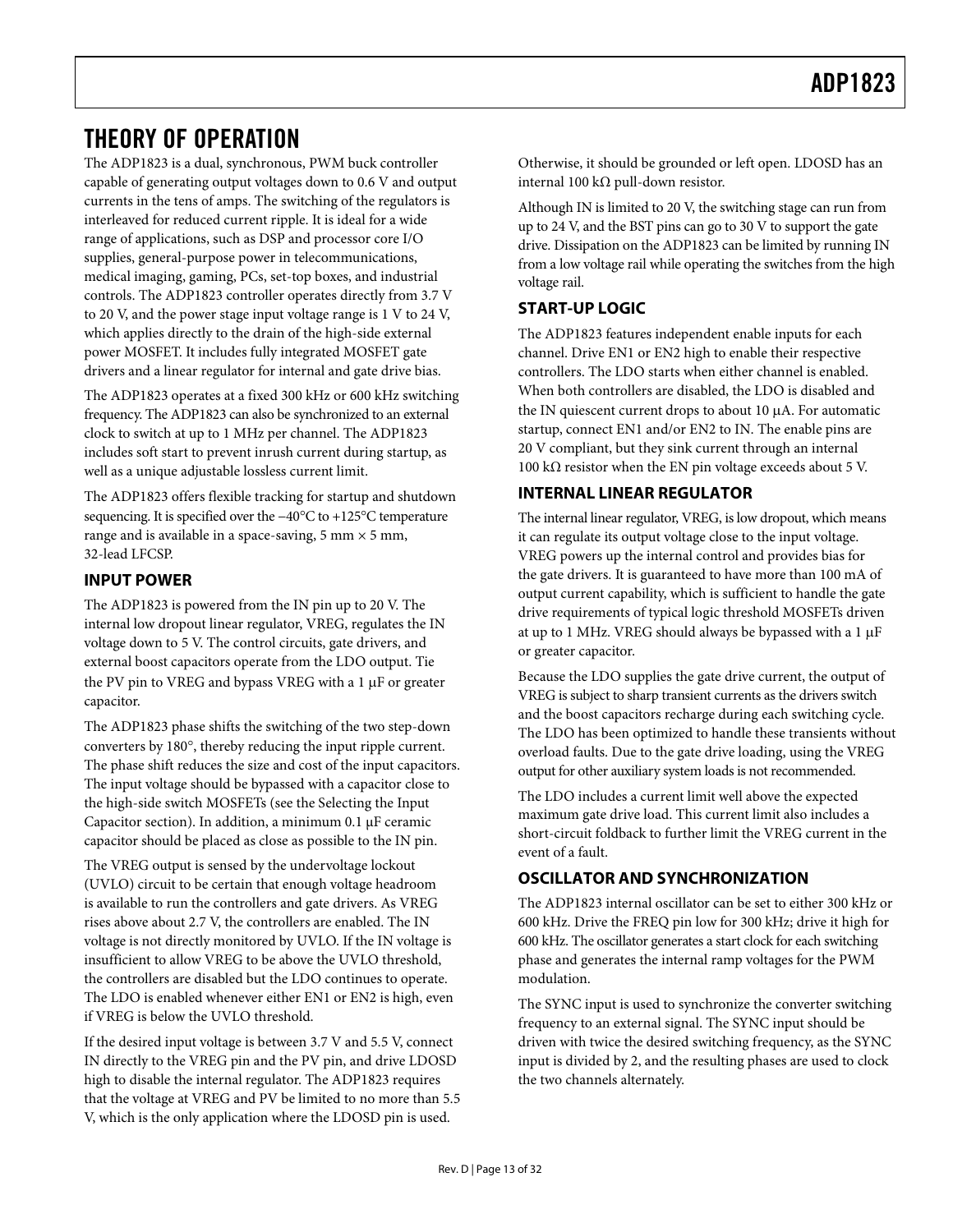<span id="page-13-0"></span>If FREQ is driven low, the recommended SYNC input frequency is between 600 kHz and 1.2 MHz. If FREQ is driven high, the recommended SYNC frequency is between 1.2 MHz and 2 MHz. The FREQ setting should be carefully observed for these SYNC frequency ranges, because the PWM voltage ramp scales down from about 1.3 V based on the percentage of frequency overdrive. Driving SYNC faster than recommended for the FREQ setting results in a small ramp signal, which could affect the signal-to-noise ratio and the modulator gain and stability.

When an external clock is detected at the first SYNC edge, the internal oscillator is reset and clock control shifts to SYNC. The SYNC edges then trigger subsequent clocking of the PWM outputs. The DH rising edges appear about 400 ns after the corresponding SYNC edge, and the frequency is locked to the external signal. Depending on the start-up conditions of Channel 1 and Channel 2, either Channel 1 or Channel 2 can be the first channel synchronized to the rising edge of the SYNC clock. If the external SYNC signal disappears during operation, the ADP1823 reverts to its internal oscillator and experiences a delay of no more than a single cycle of the internal oscillator.

#### **ERROR AMPLIFIER**

The ADP1823 error amplifiers are operational amplifiers. The ADP1823 senses the output voltages through external resistor dividers at the FB1 and FB2 pins. The FB pins are the inverting inputs to the error amplifiers. The error amplifiers compare these feedback voltages to the internal 0.6 V reference, and the outputs of the error amplifiers appear at the COMP1 and COMP2 pins. The COMP pin voltages then directly control the duty cycle of each respective switching converter.

A series/parallel RC network is tied between the FB pins and their respective COMP pins to provide the compensation for the buck converter control loops. A detailed design procedure for compensating the system is provided in the [Compensating](#page-18-1)  [the Voltage Mode Buck Regulator](#page-18-1) section.

The error amplifier outputs are clamped between a lower limit of about 0.7 V and a higher limit of about 2.4 V. When the COMP pins are low, the switching duty cycle goes to 0%, and when the COMP pins are high, the switching duty cycle goes to the maximum.

The SS and TRK pins are auxiliary positive inputs to the error amplifiers. Whichever has the lowest voltage, SS, TRK, or the internal 0.6 V reference controls the FB pin voltage and thus the output. Therefore, if two or more of these inputs are close to each other, a small offset is imposed on the error amplifier. For example, if TRK approaches the 0.6 V reference, the FB sees about 18 mV of negative offset at room temperature. For this reason, the soft start pins have a built-in negative offset and they charge to 0.8 V. If the TRK pins are not used, they should be tied high to VREG.

### **SOFT START**

The ADP1823 employs a programmable soft start that reduces input current transients and prevents output overshoot. The SS1 and SS2 pins drive auxiliary positive inputs to their respective error amplifiers, thus the voltage at these pins regulates the voltage at their respective feedback control pins.

Program soft start by connecting capacitors from SS1 and SS2 to GND. When starting up, the capacitor charges from an internal 90 kΩ resistor to 0.8 V. The regulator output voltage rises with the voltage at its respective soft start pin, allowing the output voltage to rise slowly, reducing inrush current. See the [Soft Start](#page-21-1) section in the [Applications Information](#page-15-2) section for more information.

When a controller is disabled or experiences a current fault, the soft start capacitor discharges through an internal 6 kΩ resistor, so that at restart or recovery from fault, the output voltage soft starts again.

### **POWER OK INDICATOR**

The ADP1823 features open-drain, power OK outputs, POK1 and POK2, which sink current when their respective output voltages drop, typically 8% below the nominal regulation voltage. The POK pins also go low for overvoltage of typically 25%. Use this output as a logical power-good signal by connecting pull-up resistors from POK1 and POK2 to VREG.

The POK1 comparator directly monitors FB1, and the threshold is fixed at 550 mV for undervoltage and 750 mV for overvoltage. However, the POK2 undervoltage and overvoltage comparator input is connected to UV2 rather than FB2. For the default thresholds at FB2, connect UV2 directly to FB2.

In a ratiometric tracking configuration, however, Channel 2 can be configured to be a fraction of a master voltage, and thus FB2 is regulated to a voltage lower than the 0.6 V internal reference. In this configuration, UV2 can be tied to a different tap on the feedback divider, allowing a POK2 indication at an appropriate output voltage threshold. See the [Setting the Channel 2](#page-23-1)  [Undervoltage Threshold for Ratiometric Tracking](#page-23-1) section.

### **TRACKING**

The ADP1823 features tracking inputs, TRK1 and TRK2, which make the output voltages track another master voltage. Voltage tracking is especially useful in core and I/O voltage sequencing applications where one output of the ADP1823 can be set to track and not exceed the other, or in other multiple output systems where specific sequencing is required.

The internal error amplifiers include three positive inputs, the internal 0.6 V reference voltage and their respective SS and TRK pins. The error amplifiers regulate the FB pins to the lowest of the three inputs. To track a supply voltage, tie the TRK pin to a resistor divider from the voltage to be tracked. See the [Voltage](#page-21-2)  [Tracking](#page-21-2) section.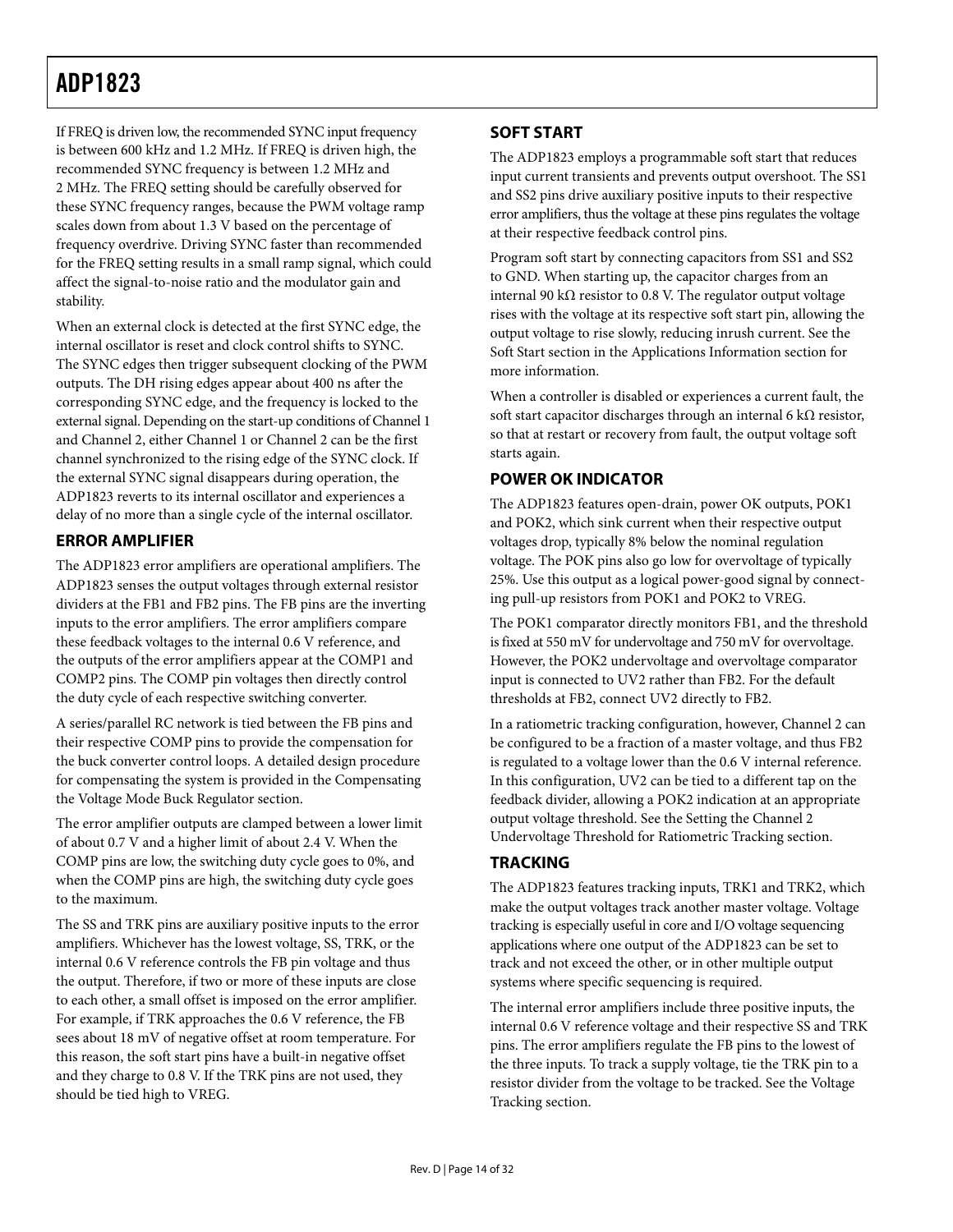#### <span id="page-14-0"></span>**MOSFET DRIVERS**

The DH1 and DH2 pins drive the high-side switch MOSFETs. These boosted 5 V gate drivers are powered by bootstrap capacitor circuits. This configuration allows the high-side, N-channel MOSFET gate to be driven above the input voltage, allowing full enhancement and a low voltage drop across the MOSFET. The bootstrap capacitors are connected from the SW pins to their respective BST pins. The bootstrap Schottky diodes from the PV pin to the BST pins recharge the bootstrap capacitors every time the SW nodes go low. Use a bootstrap capacitor value greater than 100× the high-side MOSFET input capacitance.

In practice, the switch node can run up to 24 V of input voltage, and the boost nodes can operate more than 5 V above this to allow full gate drive. The IN pin can be run from 3.7 V to 20 V, which can provide an advantage, for example, in the case of high frequency operation from very high input voltage. Dissipation on the ADP1823 can be limited by running IN from a lower voltage rail while operating the switches from the high voltage rail.

The switching cycle is initiated by the internal clock signal. The high-side MOSFET is turned on by the DH driver, and the SW node goes high, pulling up on the inductor. When the internally generated ramp signal crosses the COMP pin voltage, the switch MOSFET is turned off and the low-side synchronous rectifier MOSFET is turned on by the DL driver. Active break-beforemake circuitry, as well as a supplemental fixed dead time, are used to prevent cross-conduction in the switches.

The DL1 and DL2 pins provide gate drive for the low-side MOSFET synchronous rectifiers. Internal circuitry monitors the external MOSFETs to ensure break-before-make switching to prevent cross-conduction. An active dead time reduction circuit reduces the break-before-make time of the switching to limit the losses due to current flowing through the synchronous rectifier body diode.

The PV pin provides power to the low-side drivers. It is limited to 5.5 V maximum input and should have a local decoupling capacitor.

The synchronous rectifiers are turned on for a minimum time of about 200 ns on every switching cycle to sense the current. This minimum on time and the nonoverlap dead times put a limit on the maximum high-side switch duty cycle based on the selected switching frequency. Typically, this is about 90% at 300 kHz switching, and at 1 MHz switching, it reduces to about 70% maximum duty cycle.

Because the two channels are 180° out of phase, if one is operating around 50% duty cycle, it is common for it to jitter when the other channel starts switching. The magnitude of the jitter depends somewhat on layout, but it is difficult to avoid in practice.

When the ADP1823 is disabled, the drivers shut off the external MOSFETs, so that the SW node becomes three-stated or changes to high impedance.

#### **CURRENT LIMIT**

The ADP1823 employs a unique, programmable, cycle-by-cycle lossless current-limit circuit that uses a small, ordinary, inexpensive resistor to set the threshold. Every switching cycle, the synchronous rectifier turns on for a minimum time and the voltage drop across the MOSFET RDSON is measured during the off cycle to determine whether the current is too high.

This measurement is done by an internal current-limit comparator and an external current-limit set resistor. The resistor is connected between the switch node (that is, the drain of the rectifier MOSFET) and the CSL pin. The CSL pin, which is the inverting input of the comparator, forces 50 μA through the resistor to create an offset voltage drop across it.

When the inductor current is flowing in the MOSFET rectifier, its drain is forced below PGND by the voltage drop across its RDSON. If the RDSON voltage drop exceeds the preset drop on the external resistor, the inverting comparator input is similarly forced below PGND and an overcurrent fault is flagged.

The normal transient ringing on the switch node is ignored for 100 ns after the synchronous rectifier turns on; therefore, the overcurrent condition must also persist for 100 ns in order for a fault to be flagged.

When an overcurrent event occurs, the overcurrent comparator prevents switching cycles until the rectifier current has decayed below the threshold. The overcurrent comparator is blanked for the first 100 ns of the synchronous rectifier cycle to prevent switch node ringing from falsely tripping the current limit. The ADP1823 senses the current limit during the off cycle. When the current-limit condition occurs, the ADP1823 resets the internal clock until the overcurrent condition disappears. The ADP1823 suppresses the start clock cycles until the overload condition is removed. At the same time, the SS capacitor is discharged through a 6 k $\Omega$  resistor. The SS input is an auxiliary positive input of the error amplifier, so it behaves like another voltage reference. The lowest reference voltage wins.

Discharging the SS voltage causes the converter to use a lower voltage reference when switching is allowed again. Therefore, as switching cycles continue around the current limit, the output looks roughly like a constant current source due to the rectifier limit, and the output voltage droops as the load resistance decreases. In the event of a short circuit, the short-circuit output current is the current limit set by the R<sub>CL</sub> resistor and is monitored cycle by cycle. When the overcurrent condition is removed, operation resumes in soft start mode.

In the event of a short circuit, the ADP1823 also offers a technique for implementing a current-limit foldback with the use of an additional resistor. See the [Setting the Current Limit](#page-17-1) section for more information.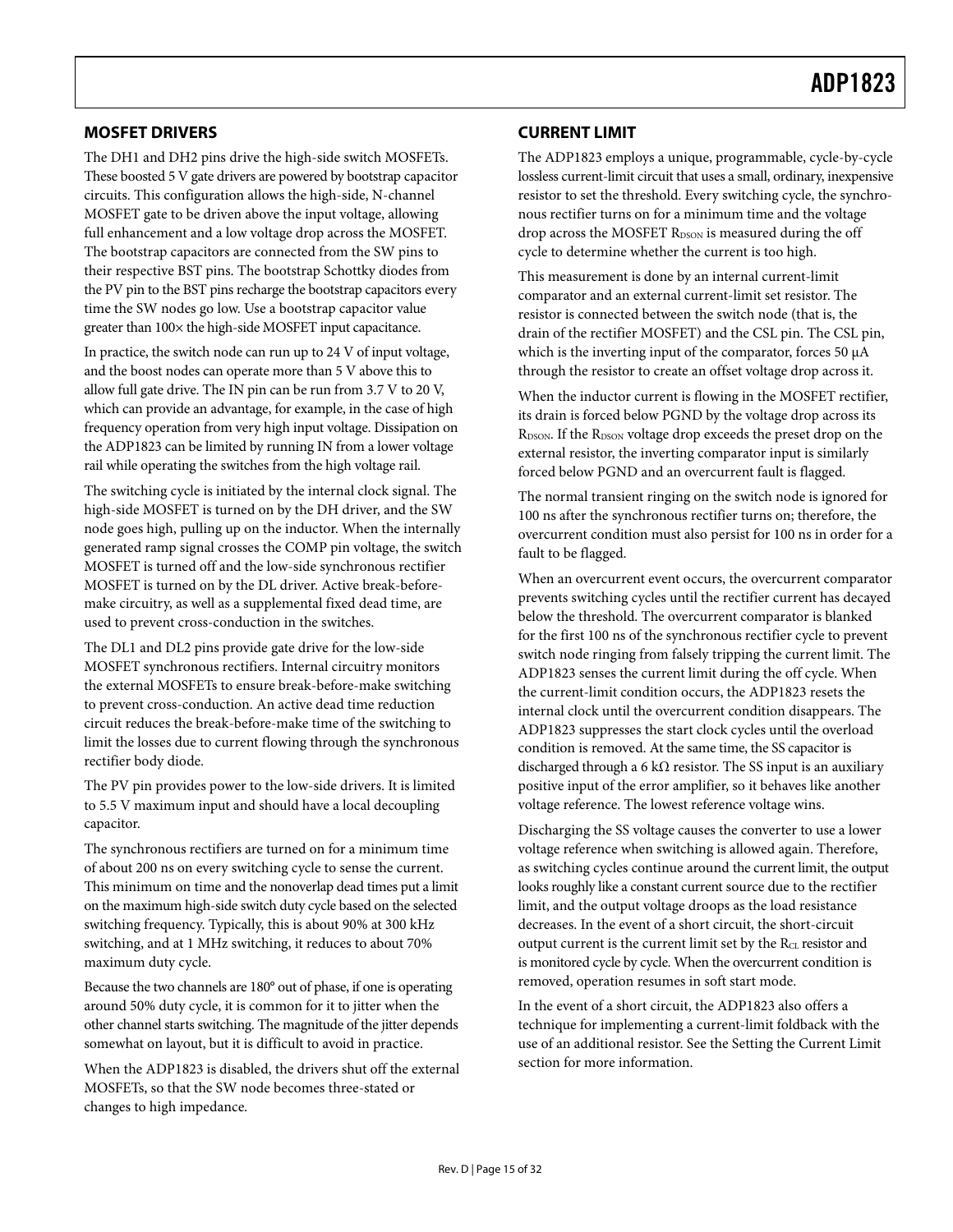### <span id="page-15-2"></span><span id="page-15-0"></span>APPLICATIONS INFORMATION **SELECTING THE INPUT CAPACITOR**

<span id="page-15-1"></span>The input current to a buck converter is a pulse waveform. It is zero when the high-side switch is off and approximately equal to the load current when it is on. The input capacitor carries the input ripple current, allowing the input power source to supply only the dc current. The input capacitor needs sufficient ripple current rating to handle the input ripple and ESR that is low enough to mitigate input voltage ripple. For the usual current ranges for these converters, good practice is to use two parallel capacitors placed close to the drains of the high-side switch MOSFETs, one bulk capacitor of sufficiently high current rating as calculated in Equation 1, along with a 10 μF ceramic capacitor.

Select an input bulk capacitor based on its ripple current rating. If both Channel 1 and Channel 2 maximum output load currents are about the same, the input ripple current is less than half of the higher of the output load currents. In this case, use an input capacitor with a ripple current rating greater than half of the highest load current.

$$
I_{RIPPLE} > \frac{I_L}{2} \tag{1}
$$

If the Output 1 and Output 2 load currents are significantly different (if the smaller is less than 50% of the larger), the procedure in Equation 1 yields a larger input capacitor than required. In this case, the input capacitor can be chosen as in the case of a single phase converter with only the higher load current; therefore, first determine the duty cycle of the output with the larger load current.

$$
D = \frac{V_{OUT}}{V_{IN}}\tag{2}
$$

In this case, the input capacitor ripple current is approximately

$$
I_{RIPPLE} \approx I_L \sqrt{D(1-D)}\tag{3}
$$

where:

*I<sub>L</sub>* is the maximum inductor or load current for the channel. *D* is the duty cycle.

Use this method to determine the input capacitor ripple current rating for duty cycles between 20% and 80%.

For duty cycles less than 20% or greater than 80%, use an input capacitor with a ripple current rating of  $I_{RIPILE} > 0.4 I_{L}$ .

#### **Selecting the Output LC Filter**

The output LC filter attenuates the switching voltage, making the output an almost dc voltage. The output LC filter characteristics determine the residual output ripple voltage.

Choose an inductor value such that the inductor ripple current is approximately 1/3 of the maximum dc output load current. Using a larger value inductor results in a physical size larger than is required, and using a smaller value results in increased losses in the inductor and MOSFETs.

Choose the inductor value by

$$
L = \frac{V_{IN} - V_{OUT}}{\Delta I_L f_{SW}} \left(\frac{V_{OUT}}{V_{IN}}\right)
$$
 (4)

where:

*L* is the inductor value.

*fSW* is the switching frequency.

*V<sub>OUT</sub>* is the output voltage.

*VIN* is the input voltage.

Δ*IL* is the inductor ripple current, typically 1/3 of the maximum dc load current.

Choose the output bulk capacitor to set the desired output voltage ripple. The impedance of the output capacitor at the switching frequency multiplied by the ripple current gives the output voltage ripple. The impedance is made up of the capacitive impedance plus the nonideal parasitic characteristics, the equivalent series resistance (ESR), and the equivalent series inductance (ESL). The output voltage ripple can be approximated with

$$
\Delta V_{OUT} = \Delta I_L \left( ESR + \frac{1}{8f_{SW}C_{OUT}} + 4f_{SW} ESL \right) \tag{5}
$$

where:

 $\Delta V_{OUT}$  is the output ripple voltage.

Δ*IL* is the inductor ripple current.

*ESR* is the equivalent series resistance of the output capacitor (or the parallel combination of *ESR* of all output capacitors). *ESL* is the equivalent series inductance of the output capacitor (or the parallel combination of *ESL* of all capacitors).

Note that the factors of 8 and 4 in Equation 5 would normally be  $2\pi$  for sinusoidal waveforms, but the ripple current waveform in this application is triangular. Parallel combinations of different types of capacitors, for example, a large aluminum electrolytic in parallel with MLCCs, may give different results.

Usually, the impedance is dominated by ESR at the switching frequency, as stated in the maximum ESR rating on the capacitor data sheet, so this equation reduces to

$$
\Delta V_{OUT} \cong \Delta I_L ESR \tag{6}
$$

Electrolytic capacitors have significant ESL also, on the order of 5 nH to 20 nH, depending on type, size, and geometry, and PCB traces contribute some ESR and ESL as well. However, using the maximum ESR rating from the capacitor data sheet usually provides some margin such that measuring the ESL is not usually required.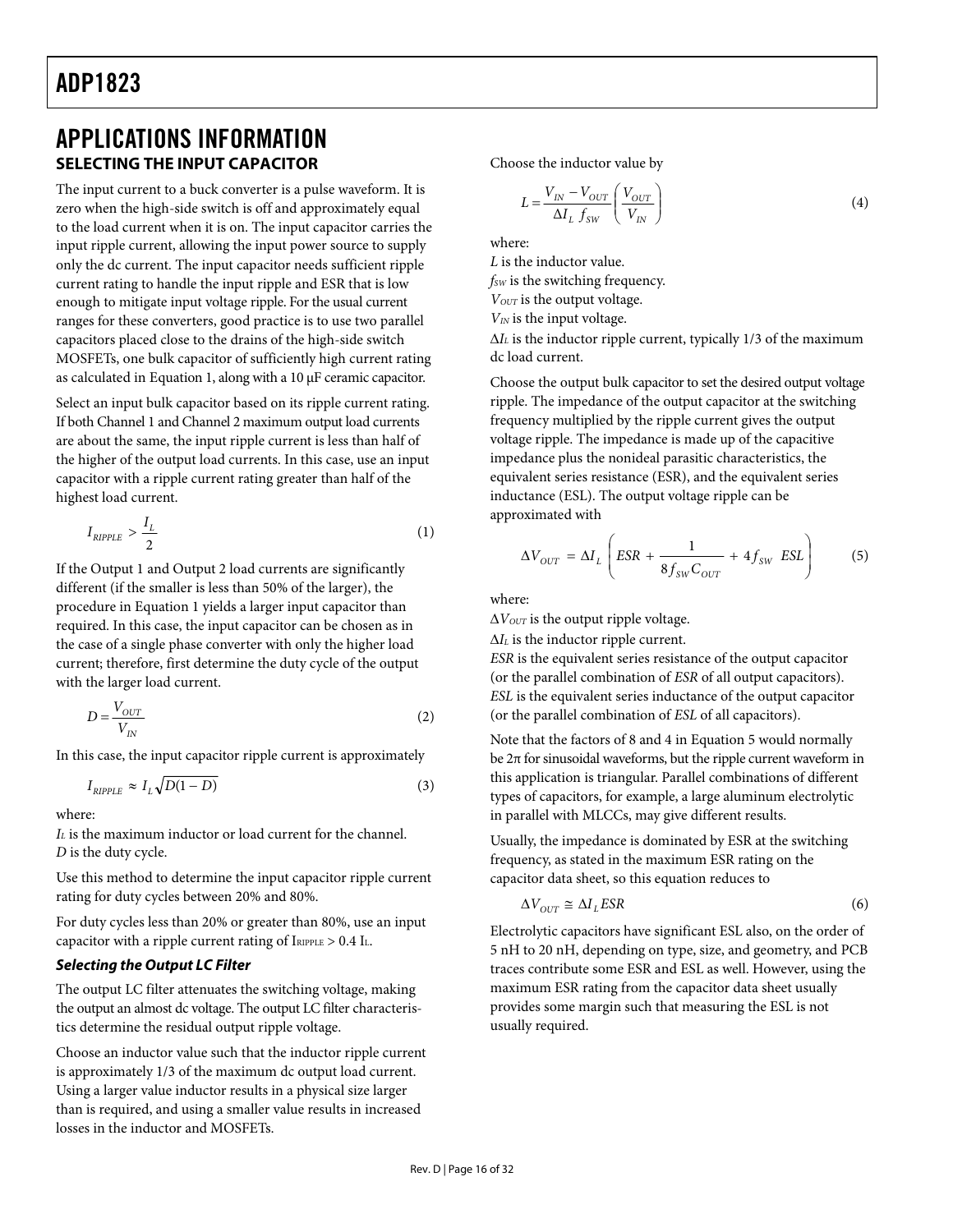<span id="page-16-0"></span>In the case of output capacitors where the impedance of the ESR and ESL are small at the switching frequency, for instance, where the output capacitor is a bank of parallel MLCC capacitors, the capacitive impedance dominates and the ripple equation reduces to

$$
\Delta V_{OUT} \cong \frac{\Delta I_L}{8 \, C_{OUT} \, f_{SW}}\tag{7}
$$

Make sure that the ripple current rating of the output capacitors is greater than the maximum inductor ripple current.

During a load step transient on the output, the output capacitor supplies the load until the control loop has a chance to ramp the inductor current. This initial output voltage deviation due to a change in load is dependent on the output capacitor characteristics. Again, usually the capacitor ESR dominates this response, and the  $\Delta V_{\text{OUT}}$  in Equation 6 can be used with the load step current value for ΔIL.

#### **SELECTING THE MOSFETs**

The choice of MOSFET directly affects the dc-to-dc converter performance. The MOSFET must have low on resistance  $(R_{DSON})$ to reduce I<sup>2</sup>R losses and low gate charge to reduce switching losses. In addition, the MOSFET must have low thermal resistance to ensure that the power dissipated in the MOSFET does not result in overheating.

The power switch, or high-side MOSFET, carries the load current during the PWM on time, carries the transition loss of the switching behavior, and requires gate charge drive to switch. Typically, the smaller the MOSFET RDSON, the higher the gate charge and vice versa. Therefore, it is important to choose a high-side MOSFET that balances those two losses. The conduction loss of the high-side MOSFET is determined by

$$
P_C \cong I_L^2 R_{DSON} \frac{V_{OUT}}{V_{IN}}
$$
 (8)

where:

*P<sub>C</sub>* is the conduction power loss. *RDSON* is the MOSFET on resistance.

The gate charge losses are dissipated by the ADP1823 regulator and gate drivers and affect the efficiency of the system. The gate charge loss is approximated by

$$
P_G \cong V_{IN} Q_G f_{SW} \tag{9}
$$

where:

*PG* is the gate charge power. *QG* is the MOSFET total gate charge. *fSW* is the converter switching frequency.

Making the conduction losses balance the gate charge losses usually yields the most efficient choice.

Furthermore, the high-side MOSFET transition loss is approximated by

$$
P_T \cong \frac{V_{IN}I_L(t_R + t_F)f_{SW}}{2} \tag{10}
$$

where  $t_R$  and  $t_F$  are the rise and fall times of the selected MOSFET as stated in the MOSFET data sheet.

The total power dissipation of the high-side MOSFET is the sum of the previous losses.

$$
P_D = P_C + P_G + P_T \tag{11}
$$

where  $P_D$  is the total high-side MOSFET power loss. This dissipation heats the high-side MOSFET.

The conduction losses may need an adjustment to account for the MOSFET R<sub>DSON</sub> variation with temperature. Note that MOSFET R<sub>DSON</sub> increases with increasing temperature. The MOSFET data sheet should list the thermal resistance of the package,  $\theta_{IA}$ , along with a normalized curve of the temperature coefficient of R<sub>DSON</sub>. For the power dissipation estimated, calculate the MOSFET junction temperature rise over the ambient temperature of interest.

$$
T_J = T_A + \theta_{JA} P_D \tag{12}
$$

Next, calculate the new R<sub>DSON</sub> from the temperature coefficient curve and the R<sub>DSON</sub> specification at 25°C. A typical value of the temperature coefficient (TC) of R<sub>DSON</sub> is 0.004/°C; therefore, an alternate method to calculate the MOSFET R<sub>DSON</sub> at a second temperature,  $T_J$ , is

$$
R_{DSON} \,\textcircled{a} \,\, T_J = R_{DSON} \,\textcircled{a} \,\, 25^{\circ} \text{C} \left[ 1 + TC(T_J - 25^{\circ} \text{C}) \right] \tag{13}
$$

Then the conduction losses can be recalculated and the procedure iterated once or twice until the junction temperature calculations are relatively consistent.

The synchronous rectifier, or low-side MOSFET, carries the inductor current when the high-side MOSFET is off. For high input voltage and low output voltage, the low-side MOSFET carries the current most of the time, and therefore, to achieve high efficiency it is critical to optimize the low-side MOSFET for small on resistance. In cases where the power loss exceeds the MOSFET rating, or lower resistance is required than is available in a single MOSFET, connect multiple low-side MOSFETs in parallel. The equation for low-side MOSFET power loss is

$$
P_{LS} \cong I_L^{2} R_{DSON} \left( 1 - \frac{V_{OUT}}{V_{IN}} \right)
$$
 (14)

where:

*PLS* is the low-side MOSFET on resistance.

*RDSON* is the parallel combination of the resistances of the lowside MOSFETs.

Check the gate charge losses of the synchronous rectifier(s) using the  $P_G$  equation (Equation 9) to make sure they are reasonable.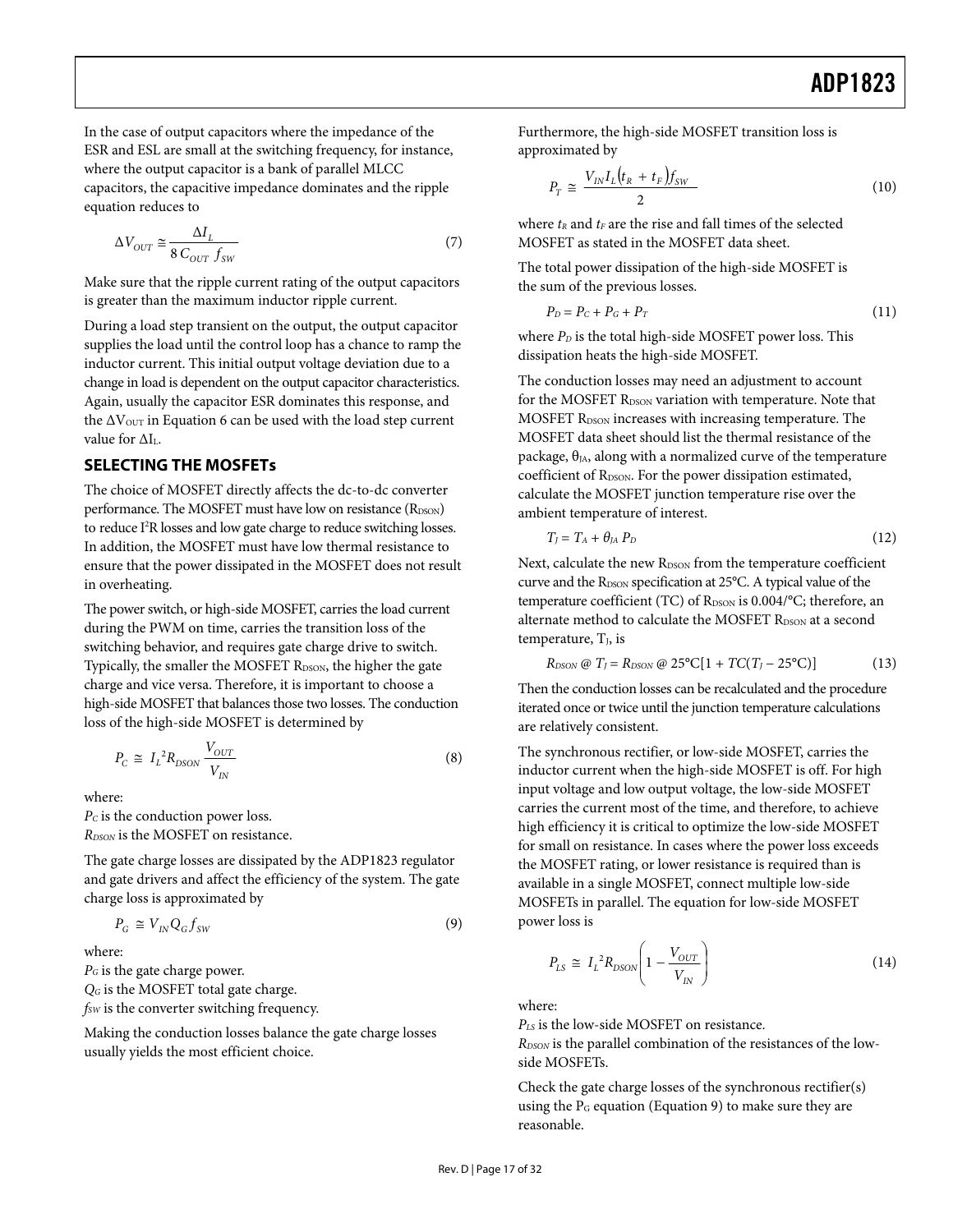#### <span id="page-17-1"></span><span id="page-17-0"></span>**SETTING THE CURRENT LIMIT**

The current-limit comparator measures the voltage across the low-side MOSFET to determine the load current.

The current limit is set through the current-limit resistor,  $R_{CL}$ . The current sense pins, CSL1 and CSL2, source 50 μA through their respective R<sub>CL</sub>. This current source creates an offset voltage of  $R<sub>CL</sub>$  multiplied by the 50 μA CSL current. When the drop across the low-side MOSFET RDSON is equal to or greater than this offset voltage, the ADP1823 flags a current-limit event.

<span id="page-17-2"></span>Because the CSL current and the MOSFET R<sub>DSON</sub> vary over process and temperature, the minimum current limit should be set to ensure that the system can handle the maximum desired load current. To do this, use the peak current in the inductor, which is the desired current-limit level plus the ripple current, the maximum R<sub>DSON</sub> of the MOSFET at its highest expected temperature, and the minimum CSL current.

$$
R_{CL} = \frac{I_{LPK} R_{DSON(MAX)}}{44 \mu A}
$$
 (15)

where  $I_{LPK}$  is the peak inductor current.

In addition, the ADP1823 offers a technique for implementing a current-limit foldback in the event of a short circuit with the use of an additional resistor, as shown in [Figure 25.](#page-17-2) Resistor RLO is largely responsible for setting the foldback current limit during a short circuit, and  $R<sub>HI</sub>$  is mainly responsible for setting up the normal current limit. R<sub>LO</sub> is lower than R<sub>HI</sub>. These current-limit sense resistors can be calculated by

$$
R_{LO} = \frac{I_{PKFOLDBACK} R_{DSON(MAX)}}{44 \mu A}
$$
 (16)

$$
R_{HI} = \frac{V_{OUT}}{I_{LPK} \frac{R_{DSON(MAX)}}{R_{LO}} - 44 \,\mu\text{A}}\tag{17}
$$

where:

*IPKFOLDBACK* is the desired short-circuit peak inductor current limit. *ILPK* is the peak inductor current limit during normal operation (also used in Equation 15).



Because the buck converters are usually running fairly high current, PCB layout and component placement may affect the current-limit setting. An iteration of the  $R_{CL}$  or  $R_{LO}$  and  $R_{HI}$ values may be required for a particular board layout and MOSFET selection. If alternate MOSFETs are substituted at some point in production, these resistor values may also need an iteration.

#### **FEEDBACK VOLTAGE DIVIDER**

The output regulation voltage is set through the feedback voltage divider. The output voltage is reduced through the voltage divider and drives the FB feedback input. The regulation threshold at FB is 0.6 V. The maximum input bias current into FB is 100 nA. For a 0.15% degradation in regulation voltage and with 100 nA bias current, the low-side resistor,  $R_{\text{BOT}}$ , needs to be less than 9 k $\Omega$ , which results in 67 μA of divider current. For R<sub>BOT</sub>, use 1 kΩ to 10 kΩ. A larger value resistor can be used but results in a reduction in output voltage accuracy due to the input bias current at the FB pin, whereas lower values cause increased quiescent current consumption. Choose R<sub>TOP</sub> to set the output voltage by using the following equation:

$$
R_{TOP} = R_{BOT} \left( \frac{V_{OUT} - V_{FB}}{V_{FB}} \right) \tag{18}
$$

where:

*RTOP* is the high-side voltage divider resistance. *RBOT* is the low-side voltage divider resistance. *V<sub>OUT</sub>* is the regulated output voltage.  $V_{FB}$  is the feedback regulation threshold, 0.6 V.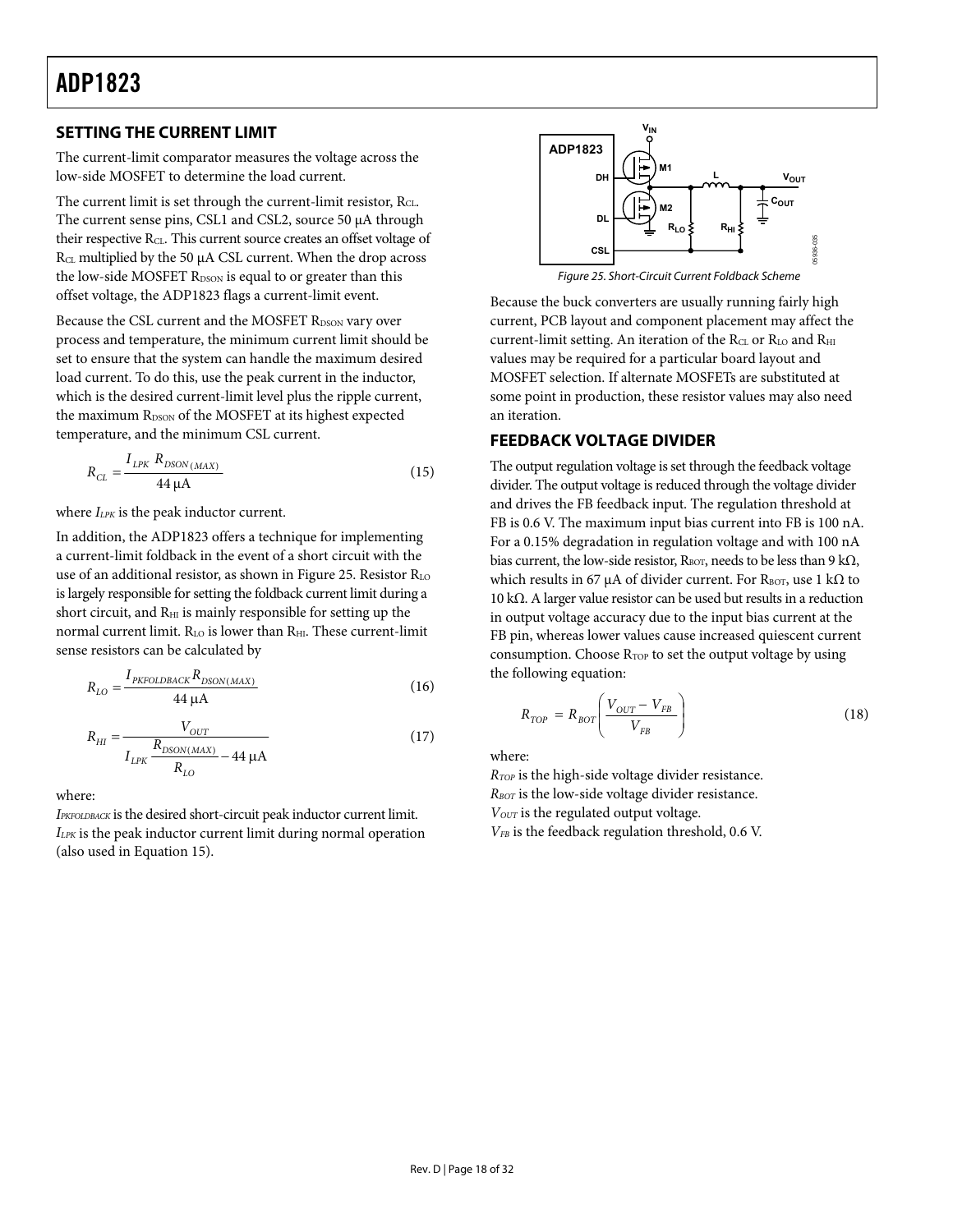#### <span id="page-18-1"></span><span id="page-18-0"></span>**COMPENSATING THE VOLTAGE MODE BUCK REGULATOR**

Assuming the LC filter design is complete, the feedback control system can then be compensated. Good compensation is critical to proper operation of the regulator. Calculate the quantities in Equation 19 through Equation 47 to derive the compensation values. The goal is to guarantee that the voltage gain of the buck converter crosses unity at a slope that provides adequate phase margin for stable operation. Additionally, at frequencies above the crossover frequency, fco, guaranteeing sufficient gain margin and attenuation of switching noise are important secondary goals. For initial practical designs, a good choice for the crossover frequency is one tenth of the switching frequency.

First calculate

$$
f_{CO} = \frac{f_{SW}}{10} \tag{19}
$$

This gives sufficient frequency range to design a compensation that attenuates switching artifacts, while also giving sufficient control loop bandwidth to provide good transient response.

<span id="page-18-2"></span>The output LC filter is a resonant network that inflicts two poles upon the response at a frequency  $f_{LC}$ , so next calculate

$$
f_{LC} = \frac{1}{2\pi\sqrt{LC}}\tag{20}
$$

Generally, the LC corner frequency is about two orders of magnitude below the switching frequency, and, therefore, about one order of magnitude below crossover. To achieve sufficient phase margin at crossover to guarantee stability, the design must compensate for the two poles at the LC corner frequency with two zeros to boost the system phase prior to crossover. The two zeros require an additional pole or two above the crossover frequency to guarantee adequate gain margin and attenuation of switching noise at high frequencies.

Depending on component selection, one zero may already be generated by the equivalent series resistance (ESR) of the output capacitor. Calculate this zero corner frequency,  $f_{ESR}$ , as

$$
f_{ESR} = \frac{1}{2\pi R_{ESR} C_{OUT}}\tag{21}
$$

[Figure 26](#page-18-2) shows a typical Bode plot of the LC filter by itself.

The gain of the LC filter at crossover can be linearly approximated from [Figure 26](#page-18-2) as

*AFILTER* = *ALC* + *AESR*

$$
A_{FILTER} = A_{LC} + A_{ESR}
$$
  

$$
A_{FILTER} = -40 \text{ dB} \times \log \left( \frac{f_{ESR}}{f_{LC}} \right) - 20 \text{ dB} \times \log \left( \frac{f_{CO}}{f_{ESR}} \right) \tag{22}
$$

If  $f_{ESR} \approx f_{CO}$ , add another 3 dB to account for the local difference between the exact solution and the linear approximation.



To compensate the control loop, the gain of the system must be brought back up so that it is 0 dB at the desired crossover frequency. Some gain is provided by the PWM modulation itself.

$$
A_{MOD} = 20 \log \left( \frac{V_{IN}}{V_{RAMP}} \right) \tag{23}
$$

For systems using the internal oscillator, this becomes

$$
A_{MOD} = 20 \log \left( \frac{V_{IN}}{1.3 \ V} \right) \tag{24}
$$

Note that if the converter is being synchronized, the ramp voltage,  $V_{RAMP}$ , is lower than 1.3 V by the percentage of frequency increase over the nominal setting of the FREQ pin.

$$
V_{RAMP} = 1.3 \text{ V} \left( \frac{2 f_{FREQ}}{f_{SYNC}} \right) \tag{25}
$$

The factor of 2 in the numerator takes into account that the SYNC frequency is divided by 2 to generate the switching frequency. For example, if the FREQ pin is set high for the 600 kHz range and a 2 MHz SYNC signal is applied, the ramp voltage is 0.78 V. The gain of the modulator is increased by 4.4 dB in this example.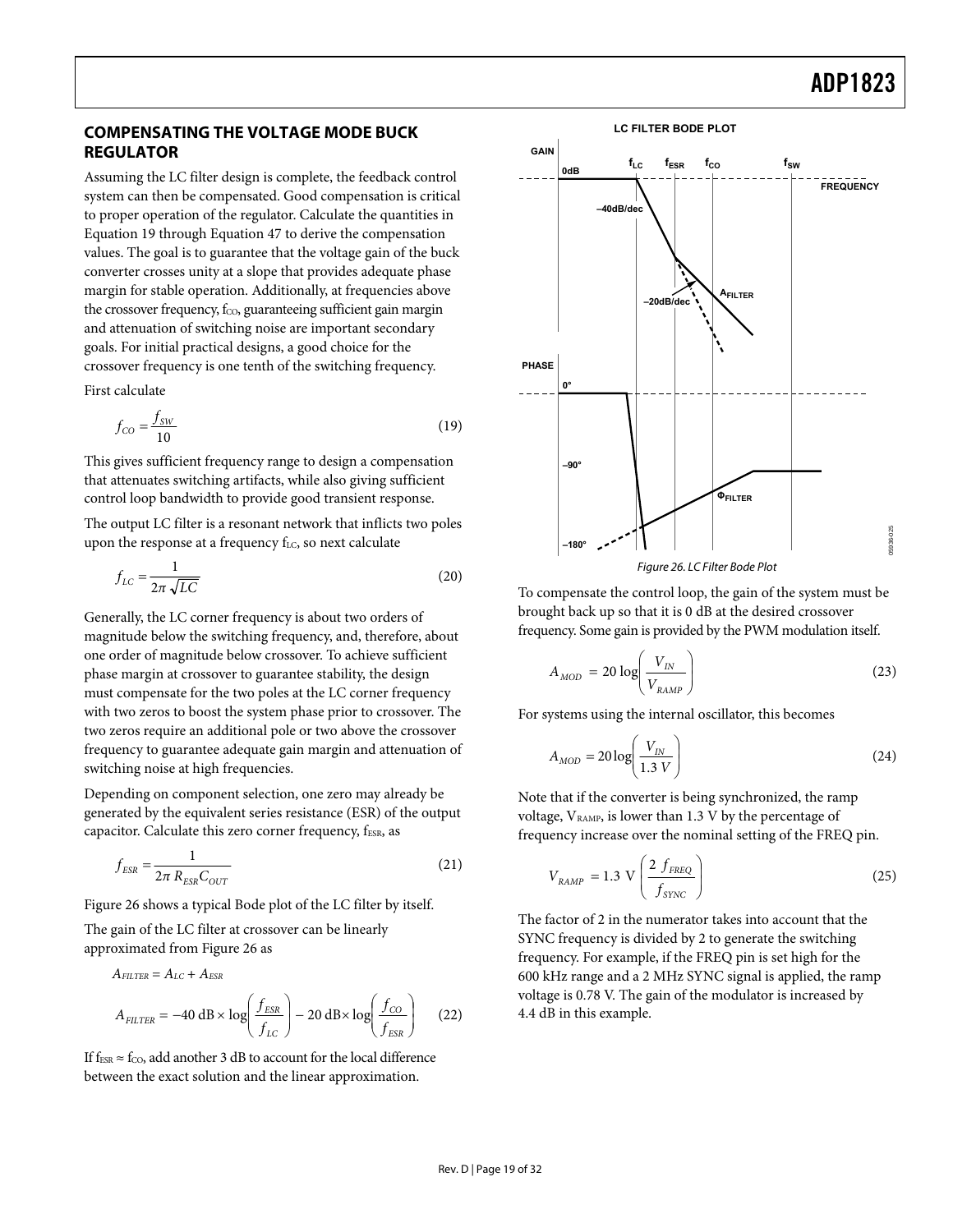The rest of the system gain is needed to reach 0 dB at crossover. The total gain of the system, therefore, is given by

 $A_T = A_{MOD} + A_{FILTER} + A_{COMP}$  (26)

where:

*AMOD* is the gain of the PWM modulator.

*AFILTER* is the gain of the LC filter including the effects of the ESR zero.

*ACOMP* is the gain of the compensated error amplifier.

Additionally, the phase of the system must be brought back up to guarantee stability. Note from the Bode plot of the filter that the LC contributes −180° of phase shift. Additionally, because the error amplifier is an integrator at low frequency, it contributes an initial −90°. Therefore, before adding compensation or accounting for the ESR zero, the system is already down −270°. To avoid loop inversion at crossover, or −180° phase shift, a good initial practical design is to require a phase margin of 60°, which is therefore an overall phase loss of −120° from the initial low frequency dc phase. The goal of the compensation is to boost the phase back up from −270° to −120° at crossover.

<span id="page-19-0"></span>Two common compensation schemes are used, which are sometimes referred to as Type II or Type III compensation, depending on whether the compensation design includes two or three poles. (Dominant pole compensation, or single pole compensation, is referred to as Type I compensation, but unfortunately, it is not very useful for dealing successfully with switching regulators.)

If the zero produced by the ESR of the output capacitor provides sufficient phase boost at crossover, Type II compensation is adequate. If the phase boost produced by the ESR of the output capacitor is not sufficient, another zero is added to the compensation network, and thus Type III is used.

In [Figure 27](#page-19-0), the location of the ESR zero corner frequency gives significantly different net phase at the crossover frequency.

Use the following guidelines for selecting between Type II and Type III compensators:

If  $f_{ESRZ} \le f_{CO}/2$ , use Type II compensation.

If  $f_{ESRZ}$  >  $f_{CO}/2$ , use Type III compensation.



The following equations were used for the calculation of the compensation components as shown in [Figure 28](#page-20-0) and [Figure 29:](#page-20-1)

$$
f_{Z1} = \frac{1}{2\pi R_Z C_I} \tag{27}
$$

$$
f_{Z2} = \frac{1}{2\pi C_{FF}(R_{TOP} + R_{FF})}
$$
(28)

$$
f_{p_1} = \frac{1}{2\pi R_z \frac{C_I C_{HF}}{C_I + C_{HF}}}
$$
(29)

$$
f_{P2} = \frac{1}{2\pi R_{FF} C_{FF}}
$$
 (30)

where:

*fz<sub>1</sub>* is the zero produced in the Type II compensation. *f*<sub>z2</sub> is the zero produced in the Type III compensation. *fP1* is the pole produced in the Type II compensation. *fP2* in the pole produced in the Type III compensation.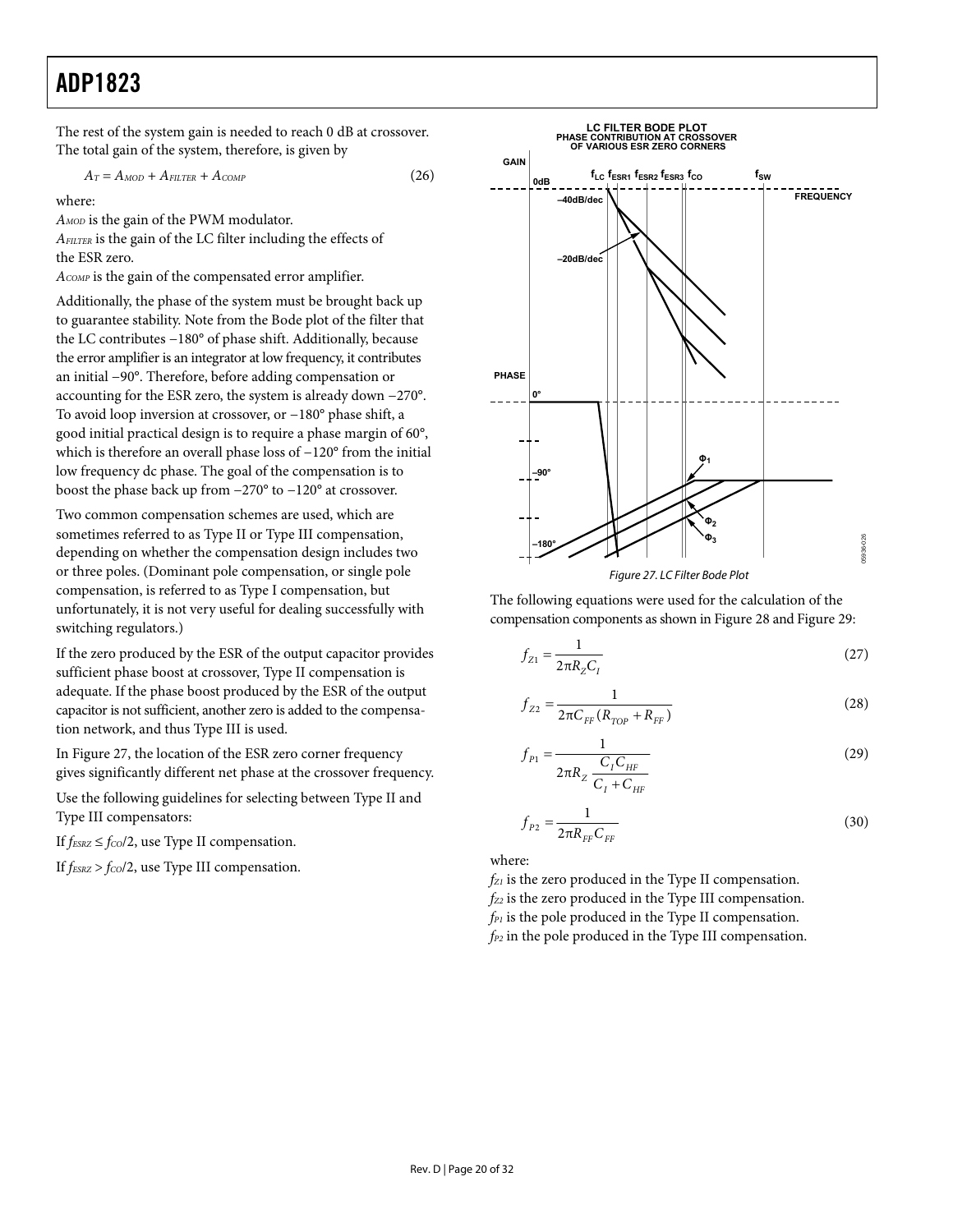#### **Type II Compensator**



Figure 28. Type II Compensation

<span id="page-20-0"></span>If the output capacitor ESR zero frequency is sufficiently low  $(\leq)$  of the crossover frequency), use the ESR to stabilize the regulator. In this case, use the circuit shown in [Figure 28.](#page-20-0) Calculate the compensation resistor, Rz, with the following equation:

$$
R_{Z} = \frac{R_{TOP} V_{RAMP} f_{ESR} f_{CO}}{V_{IN} f_{LC}^{2}}
$$
\n(31)

where:

*fco* is chosen to be 1/10 of *fsw*. *VRAMP* is 1.3 V.

<span id="page-20-1"></span>Next choose the compensation capacitor to set the compensation zero,  $f_{Z1}$ , to the lesser of ¼ of the crossover frequency or ½ of the LC resonant frequency.

$$
f_{Z1} = \frac{f_{CO}}{4} = \frac{f_{SW}}{40} = \frac{1}{2\pi R_Z C_I}
$$
(32)

or

$$
f_{Z1} = \frac{f_{LC}}{2} = \frac{1}{2\pi R_Z C_I}
$$
 (33)

Solving for  $C_I$  in Equation 32 yields

$$
C_I = \frac{20}{\pi R_Z f_{SW}}\tag{34}
$$

Solving for  $C_I$  in Equation 33 yields

$$
C_I = \frac{1}{\pi R_Z f_{LC}}
$$
\n(35)

Use the larger value of  $C_I$  from Equation 34 or Equation 35. Because of the finite output current drive of the error amplifier, CI needs to be less than 10 nF. If it is larger than 10 nF, choose a larger R<sub>TOP</sub> and recalculate Rz and C<sub>I</sub> until C<sub>I</sub> is less than 10 nF.

Next choose the high frequency pole  $f_{P1}$  to be half of  $f_{SW}$ .

$$
f_{p_1} = \frac{1}{2} f_{SW} \tag{36}
$$

Because  $C_{\text{HF}} << C_I$ , Equation 29 is simplified to

$$
f_{P1} = \frac{1}{2\pi R_Z C_{HF}}\tag{37}
$$

Solving for C<sub>HF</sub> in Equation 36 and Equation 37 yields

$$
C_{HF} = \frac{1}{\pi f_{SW} R_Z} \tag{38}
$$

#### **Type III Compensator**



Figure 29. Type III Compensation

If the output capacitor ESR zero frequency is greater than half of the crossover frequency, use a Type III compensator as shown in [Figure 29](#page-20-1). Set the poles and zeros as follows:

$$
f_{p_1} = f_{p_2} = \frac{1}{2} f_{SW}
$$
 (39)

$$
f_{Z1} = f_{Z2} = \frac{f_{CO}}{4} = \frac{f_{SW}}{40} = \frac{1}{2\pi R_Z C_I}
$$
(40)

or

$$
f_{Z_1} = f_{Z_2} = \frac{f_{LC}}{2} = \frac{1}{2\pi R_Z C_I}
$$
 (41)

Use the lower zero frequency from Equation 40 or Equation 41. Calculate the compensator resistor, Rz.

$$
R_Z = \frac{R_{TOP} V_{RAMP} f_{Z1} f_{CO}}{V_{IN} f_{LC}^2}
$$
(42)

Next calculate C<sub>I</sub>.

$$
C_{I} = \frac{1}{2\pi R_{Z} f_{Z1}}\tag{43}
$$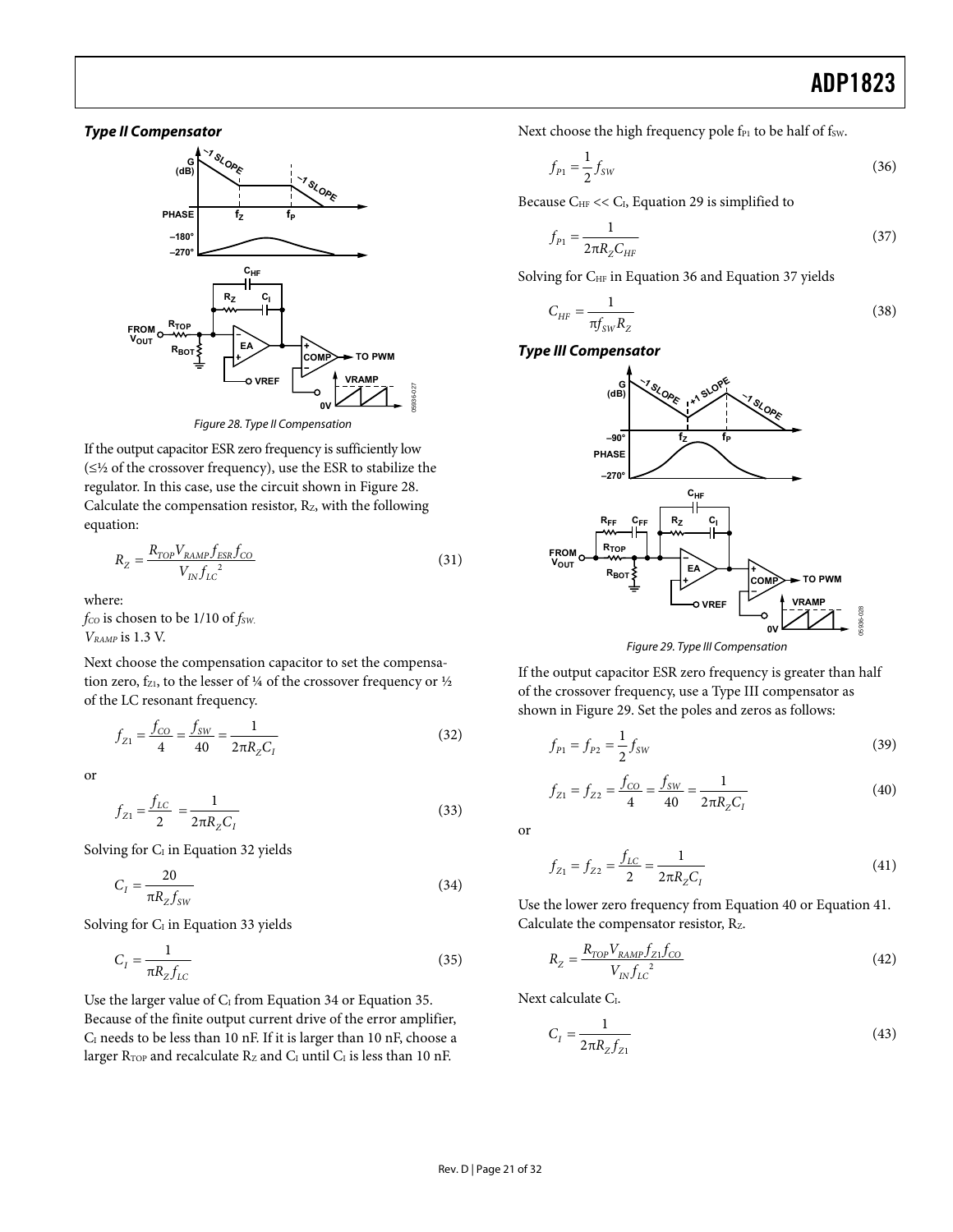<span id="page-21-0"></span>Because of the finite output current drive of the error amplifier, CI needs to be less than 10 nF. If it is larger than 10 nF, choose a larger  $R_{\text{TOP}}$  and recalculate  $R_Z$  and  $C_I$  until  $C_I$  is less than 10 nF.

Because  $C_{HF}$  <<  $C_I$ , combining Equation 29 and Equation 39 yields

$$
C_{HF} = \frac{1}{\pi f_{SW} R_Z} \tag{44}
$$

Next calculate the feedforward capacitor, CFF. Assuming RFF << R<sub>TOP</sub>, then Equation 28 is simplified to

$$
f_{Z2} = \frac{1}{2\pi C_{FF} R_{TOP}}\tag{45}
$$

<span id="page-21-2"></span>Solving C<sub>FF</sub> in Equation 45 yields

$$
C_{FF} = \frac{1}{2\pi R_{\text{TOP}} f_{Z2}}\tag{46}
$$

where  $f_{ZZ}$  is obtained from Equation 40 or Equation 41.

The feedforward resistor, R<sub>FF</sub>, can be calculated by combining Equation 30 and Equation 39.

$$
R_{FF} = \frac{1}{\pi C_{FF} f_{SW}}\tag{47}
$$

Check that the calculated component values are reasonable. For instance, capacitors smaller than about 10 pF should be avoided. In addition, the ADP1823 error amplifier has finite output current drive; therefore, Rz values less than 3 k $\Omega$  and  $C_I$  values greater than 10 nF should be avoided. If necessary, recalculate the compensation network with a different starting value of  $R_{\text{TOP}}$ . If  $R_z$  is too small and  $C_I$  is too big, start with a larger value of  $R_{TOP}$ . This compensation technique should yield a good working solution.

In general, aluminum electrolytic capacitors have high ESR; therefore, a Type II compensation is adequate. However, if several aluminum electrolytic capacitors are connected in parallel, producing a low effective ESR, Type III compensation is needed. In addition, ceramic capacitors have very low ESR, on the order of a few milliohms; therefore, Type III compensation is needed for ceramic output capacitors. Type III compensation offers better performance than Type II in terms of more low frequency gain and more phase margin and less high frequency gain at the crossover frequency.

#### <span id="page-21-1"></span>**SOFT START**

The ADP1823 uses an adjustable soft start to limit the output voltage ramp-up period, thus limiting the input inrush current. The soft start is set by selecting the capacitor, Css, from SS1 and SS2 to GND. The ADP1823 charges Css to 0.8 V through an internal 90 kΩ resistor. The voltage on the soft start capacitor while it is charging is

$$
V_{\rm CSS} = 0.8 \,\mathrm{V} \left( 1 - e^{\frac{t}{RCss}} \right) \tag{48}
$$

The soft start period ends when the voltage on the soft start pin reaches 0.6 V. Substituting 0.6 V for  $V_{SS}$  and solving for the number of RC time constants

$$
0.6\,\mathrm{V} = 0.8\,\mathrm{V} \left( 1 - e^{\frac{t_{\mathrm{SS}}}{90\,\mathrm{k}\Omega\,(C_{\mathrm{SS}})}} \right) \tag{49}
$$

$$
t_{SS} = 1.386 \, R C_{SS} \tag{50}
$$

$$
C_{SS} = t_{SS} \times 8 \, \mu \text{F/s} \tag{51}
$$

where  $t_{SS}$  is the desired soft start time in seconds.

#### **VOLTAGE TRACKING**

Because  $R = 90$  kΩ,

The ADP1823 includes a tracking feature that prevents an output voltage from exceeding a master voltage. This feature is especially important when the ADP1823 is powering separate power supply voltages on a single integrated circuit, such as the core and I/O voltages of a DSP or microcontroller. In these cases, improper sequencing can cause damage to the load.

The ADP1823 tracking input is an additional positive input to the error amplifier. The feedback voltage is regulated to the lower of the 0.6 V reference or the voltage at TRK; therefore, a lower voltage on TRK limits the output voltage. This feature allows implementation of two different types of tracking: coincident tracking, where the output voltage is the same as the master voltage until the master voltage reaches regulation, or ratiometric tracking, where the output voltage is limited to a fraction of the master voltage.

In all tracking configurations, the master voltage should be higher than the slave voltage.

Note that the soft start time setting of the master voltage should be longer than the soft start of the slave voltage. This forces the rise time of the master voltage to be imposed on the slave voltage. If the soft start setting of the slave voltage is longer, the slave comes up more slowly and the tracking relationship is not seen at the output. The slave channel should still have a soft start capacitor to give a small but reasonable soft start time to protect in case of a restart after a current-limit event.

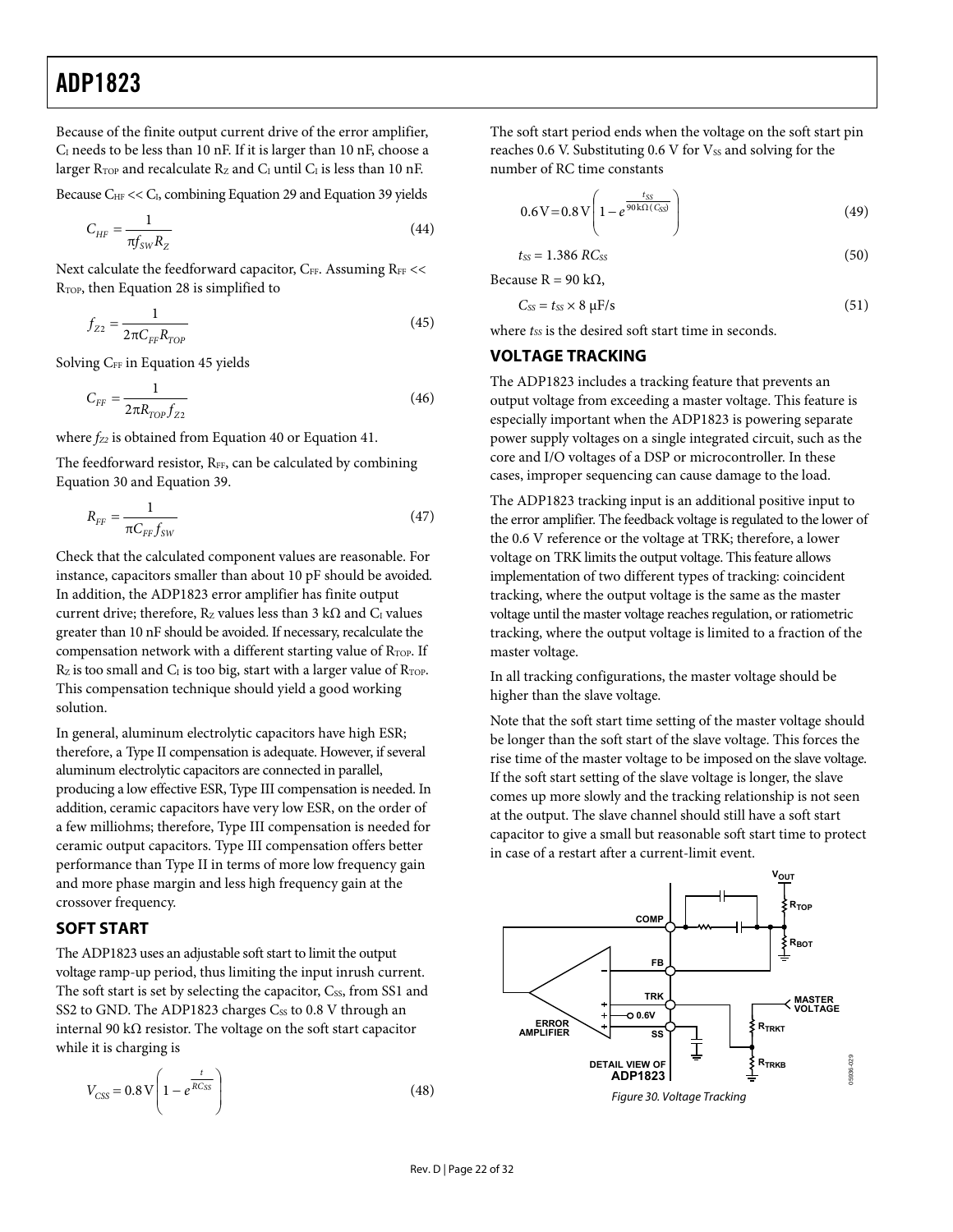#### <span id="page-22-0"></span>**COINCIDENT TRACKING**

The most common application is coincident tracking, used in core vs. I/O voltage sequencing and similar applications. Coincident tracking limits the slave output voltage to be the same as the master voltage until it reaches regulation. Connect the slave TRK input to a resistor divider from the master voltage that is the same as the divider used on the slave FB pin. This technique forces the slave voltage to be the same as the master voltage.

For coincident tracking, use  $R_{TRKT} = R_{TOP}$  and  $R_{TRKB} = R_{BOT}$ , where  $\rm R_{TOP}$  and  $\rm R_{BOT}$  are the values chosen in the Compensating [the Voltage Mode Buck Regulator](#page-18-1) section.



Figure 31. Coincident Tracking

As the master voltage rises, the slave voltage rises identically. Eventually, the slave voltage reaches its regulation voltage, where the internal reference takes over the regulation while the TRK input continues to increase and thus removes itself from influencing the output voltage. To ensure that the output voltage accuracy is not compromised by the TRK pin being too close in voltage to the 0.6 V reference, make sure that the final value of the master voltage is greater than the slave regulation voltage by at least 10%, or 60 mV as seen at the FB node. The higher the final value, the better the performance is. A difference of 60 mV between TRK and the 0.6 V reference produces about 3 mV of offset in the error amplifier, or 0.5%, at room temperature, while 100 mV between them produces only 0.6 mV or 0.1% offset.

#### **RATIOMETRIC TRACKING**

Ratiometric tracking limits the slave output voltage to a fraction of the master voltage. For example, the termination voltage for DDR memories, VTT, is set to half the VDD voltage.



For ratiometric tracking, the simplest configuration is to tie the TRK pin of the slave channel to the FB pin of the master channel. This has the advantage of having the fewest components, but the accuracy suffers as the TRK pin voltage becomes equal to the internal reference voltage and an offset is imposed on the error amplifier of about −18 mV at room temperature.

A more accurate solution is to provide a divider from the master voltage that sets the TRK pin voltage to be something lower than 0.6 V at regulation, for example, 0.5 V. The slave channel can be viewed as having a 0.5 V external reference supplied by the master voltage.

Once this is complete, the FB divider for the slave voltage is designed as in the [Compensating the Voltage Mode Buck](#page-18-1)  [Regulator](#page-18-1) section, except to substitute the 0.5 V reference for the V<sub>FB</sub> voltage. The ratio of the slave output voltage to the master voltage is a function of the two dividers:

$$
\frac{V_{OUT}}{V_{MASTER}} = \frac{\left(1 + \frac{R_{TOP}}{R_{ROT}}\right)}{\left(1 + \frac{R_{TRKT}}{R_{TRKB}}\right)}
$$
(52)

Another option is to add another tap to the divider for the master voltage. Split the  $R_{\text{BOT}}$  resistor of the master voltage into two pieces, with the new tap at 0.5 V when the master voltage is in regulation. This technique saves one resistor, but be aware that Type III compensation on the master voltage causes the feedforward signal of the master voltage to appear at the TRK input of the slave channel.

By selecting the resistor values in the divider carefully, Equation 52 shows that the slave voltage output can be made to have a faster ramp rate than that of the master voltage by setting the TRK voltage at the slave larger than  $0.6$  V and  $R_{TRKB}$  greater than RTRKT. Make sure that the master SS period is long enough (that is, sufficiently large SS capacitor) such that the input inrush current does not run into the current limit of the power supply during startup.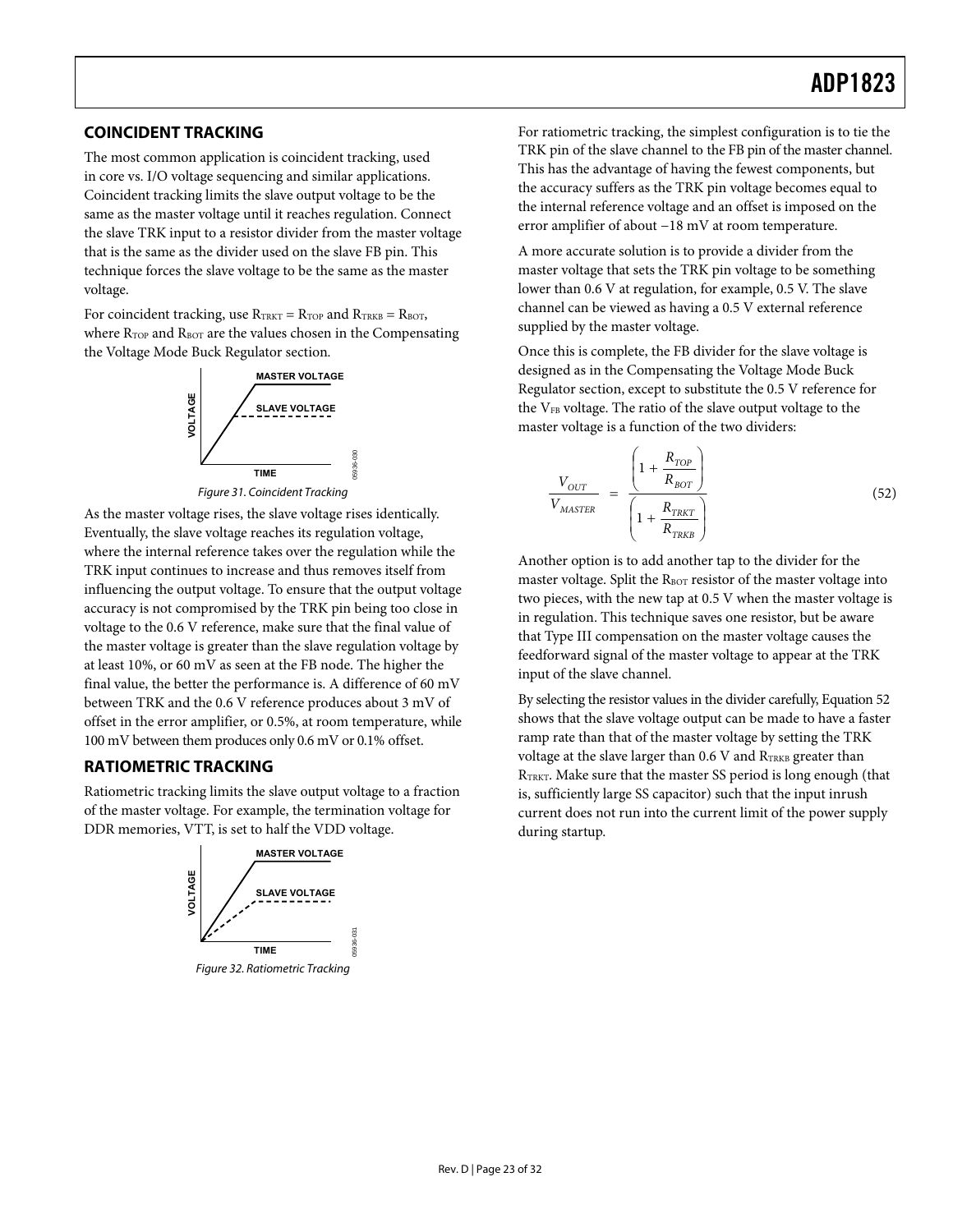#### <span id="page-23-1"></span><span id="page-23-0"></span>**Setting the Channel 2 Undervoltage Threshold for Ratiometric Tracking**

If FB2 is regulated to a voltage lower than 0.6 V by configuring TRK2 for ratiometric tracking, the Channel 2 undervoltage threshold can be set appropriately by splitting the top resistor in the voltage divider, as shown in [Figure 33](#page-23-2).  $R_{\text{BOT}}$  is the same as calculated for the compensation in Equation 52, and



Figure 33. Setting the Channel 2 Undervoltage Threshold **TAC**  $T$ 

The current in all the resistors is the same.

$$
\frac{V_{FB2}}{R_{BOT}} = \frac{V_{UV2} - V_{FB2}}{R_B} = \frac{V_{OUT2} - V_{UV2}}{R_A}
$$
(54)

*VUV2* is 600 mV.

*VFB2* is the feedback voltage value set during the ratiometric tracking calculations.

*VOUT2* is the Channel 2 output voltage.

Solving for  $R_A$  and  $R_B$ ,

$$
R_A = R_{BOT} \frac{\left(V_{OUTA2} - V_{UV2}\right)}{V_{FB2}}
$$
\n(55)

$$
R_B = R_{BOT} \frac{\left(V_{UV2} - V_{FB2}\right)}{V_{FB2}}
$$
\n(56)

#### **THERMAL CONSIDERATIONS**

The current required to drive the external MOSFETs comprises the vast majority of the power dissipation of the ADP1823. The on-chip LDO regulates down to 5 V, and this 5 V supplies the drivers. The full gate drive current passes through the LDO and is then dissipated in the gate drivers. The power dissipated on the gate drivers on the ADP1823 is

$$
P_D = V_{IN} f_{SW} (Q_{DHI} + Q_{DL1} + Q_{DH2} + Q_{DL2})
$$
\n(57)

where:

*VIN* is the voltage applied to IN.

*fsw* is the switching frequency.

*Q* numbers are the total gate charge specifications from the selected MOSFET data sheets.

The power dissipation heats the ADP1823. As the switching frequency, the input voltage, and the MOSFET size increase, the power dissipation on the ADP1823 increases. Care must be taken not to exceed the maximum junction temperature. To calculate the junction temperature from the ambient temperature and power dissipation

$$
T_J = T_A + P_D \theta_{JA} \tag{58}
$$

<span id="page-23-2"></span>The thermal resistance,  $\theta_{JA}$ , of the package is typically 40°C/W depending on board layout, and the maximum specified junction temperature is 125°C, which means that at a maximum ambient temperature of 85°C without airflow, the maximum dissipation allowed is about 1 W. where:

> A thermal shutdown protection circuit on the ADP1823 shuts off the LDO and the controllers if the die temperature exceeds approximately 145°C, but this is a gross fault protection only and should not be relied upon for system reliability.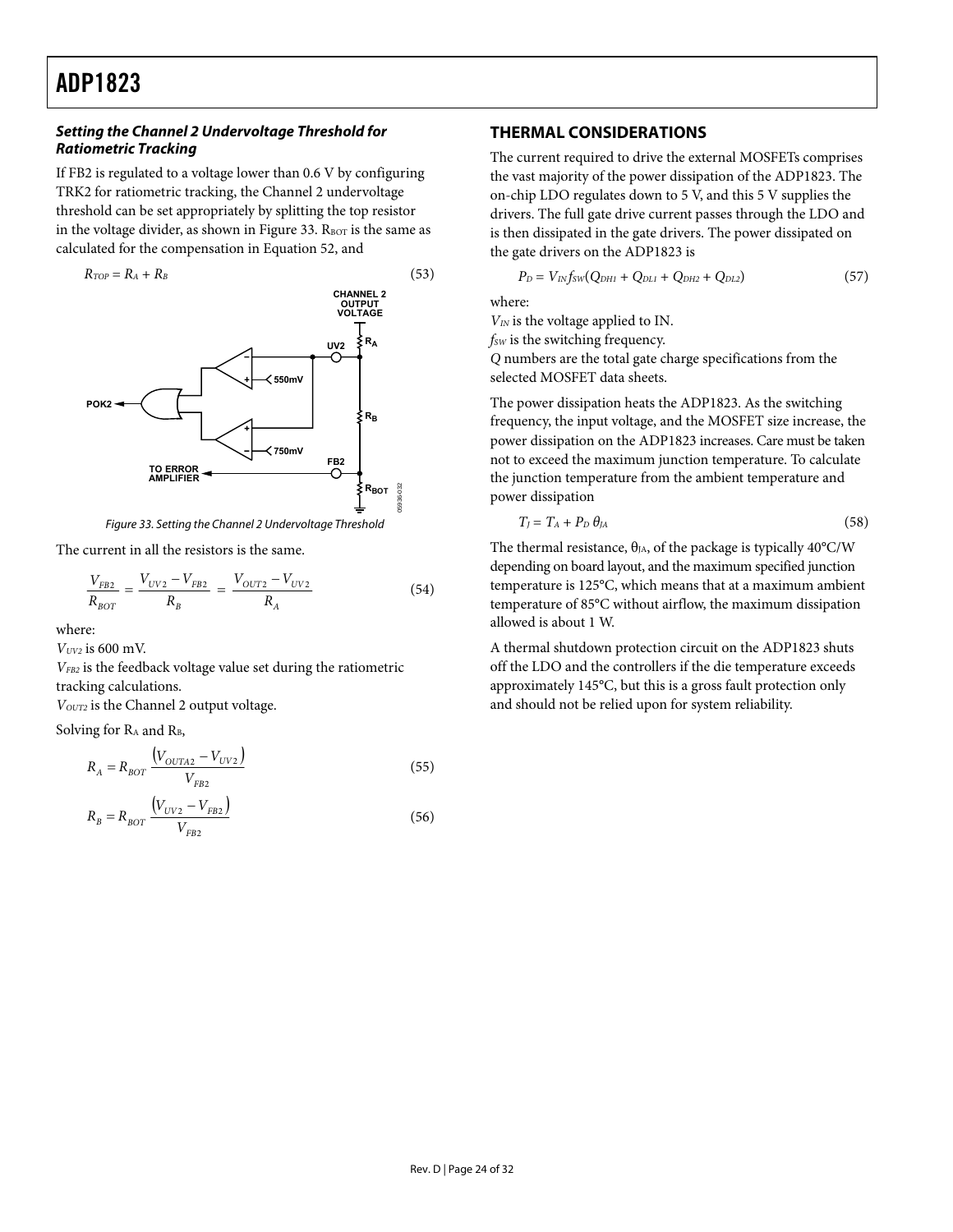### <span id="page-24-0"></span>PCB LAYOUT GUIDELINES

In any switching converter, some circuit paths carry high dI/dt, which can create spikes and noise. Other circuit paths are sensitive to noise. Still others carry high dc current and can produce significant IR voltage drops. The key to proper PCB layout of a switching converter is to identify these critical paths and arrange the components and copper area accordingly. When designing PCB layouts, be sure to keep high current loops small. In addition, keep compensation and feedback components away from the switch nodes and their associated components.

The following is a list of recommended layout practices for the ADP1823, arranged by decreasing order of importance.

- The current waveform in the top and bottom FETs is a pulse with very high dI/dt; therefore, the path to, through, and from each individual FET should be as short as possible and the two paths should be commoned as much as possible. In designs that use a pair of D-Pak or SO-8 FETs on one side of the PCB, it is best to counter-rotate the two so that the switch node is on one side of the pair and the high-side drain can be bypassed to the low-side source with a suitable ceramic bypass capacitor, placed as close as possible to the FETs to minimize inductance around this loop through the FETs and capacitor. The recommended bypass ceramic capacitor values range from 1 μF to 22 μF depending upon the output current. This bypass capacitor is usually connected to a larger value bulk filter capacitor and should be grounded to the PGND plane.
- GND, the VREG bypass, the soft start capacitor, and the bottom end of the output feedback divider resistors should be tied to an (almost isolated) small AGND plane. All of these connections should have connections from the pin to the AGND plane that are as short as possible. No high current or high dI/dt signals should be connected to this AGND plane. The AGND area should be connected through one wide trace to the negative terminal of the output filter capacitors.
- The PGND pin handles high dI/dt gate drive current returning from the source of the low-side MOSFET. The voltage at this pin also establishes the 0 V reference for the overcurrent limit protection (OCP) function and the CSL pin. A small PGND plane should connect the PGND pin and the PVCC bypass capacitor through a wide and direct path to the source of the low-side MOSFET. The placement of  $C_{IN}$  is critical for controlling ground bounce. The negative terminal of  $C_{\text{IN}}$  needs to be placed very close to the source of the low-side MOSFET.
- Avoid long traces or large copper areas at the FB and CSL pins, which are low signal level inputs that are sensitive to capacitive and inductive noise pickup. It is best to position any series resistors and capacitors as close as possible to these pins. Avoid running these traces close and parallel to high dI/dt traces.
- The switch node is the noisiest place in the switcher circuit with large ac and dc voltage and current. This node should be wide to minimize resistive voltage drop. However, to minimize the generation of capacitively coupled noise, the total area should be small. Place the FETs and inductor all close together on a small copper plane to minimize series resistance and keep the copper area small.
- Gate drive traces (DH and DL) handle high dI/dt and, therefore, they tend to produce noise and ringing. They should be as short and direct as possible. If possible, avoid using feedthrough vias in the gate drive traces. If vias are needed, it is best to use two relatively large ones in parallel to reduce the peak current density and the current in each via. If the overall PCB layout is less than optimal, slowing down the gate drive slightly can be very helpful to reduce noise and ringing. It is occasionally helpful to place small value resistors (such as 5 Ω or 10 Ω) in series with the gate leads, mainly DH traces to the high-side FET gates. These can be populated with 0  $\Omega$  resistors if resistance is not needed. Note that the added gate resistance increases the switching rise and fall times and that in turn increases the switching power loss in the MOSFET.
- The negative terminal of output filter capacitors should be tied closely to the source of the low-side FET. Doing this helps to minimize voltage difference between GND and PGND at the ADP1823.
- Generally, be sure that all traces are sized according to the current to be handled as well as their sensitivity in the circuit. Standard PCB layout guidelines mainly address heating effects of current in a copper conductor. These are completely valid, but they do not fully cover other concerns, such as stray inductance or dc voltage drop. Any dc voltage differential in connections between ADP1823 GND and the converter power output ground can cause a significant output voltage error, because it affects converter output voltage according to the ratio with the 600 mV feedback reference. For example, a 6 mV offset between ground on the ADP1823 and the converter power output causes a 1% error in the converter output voltage.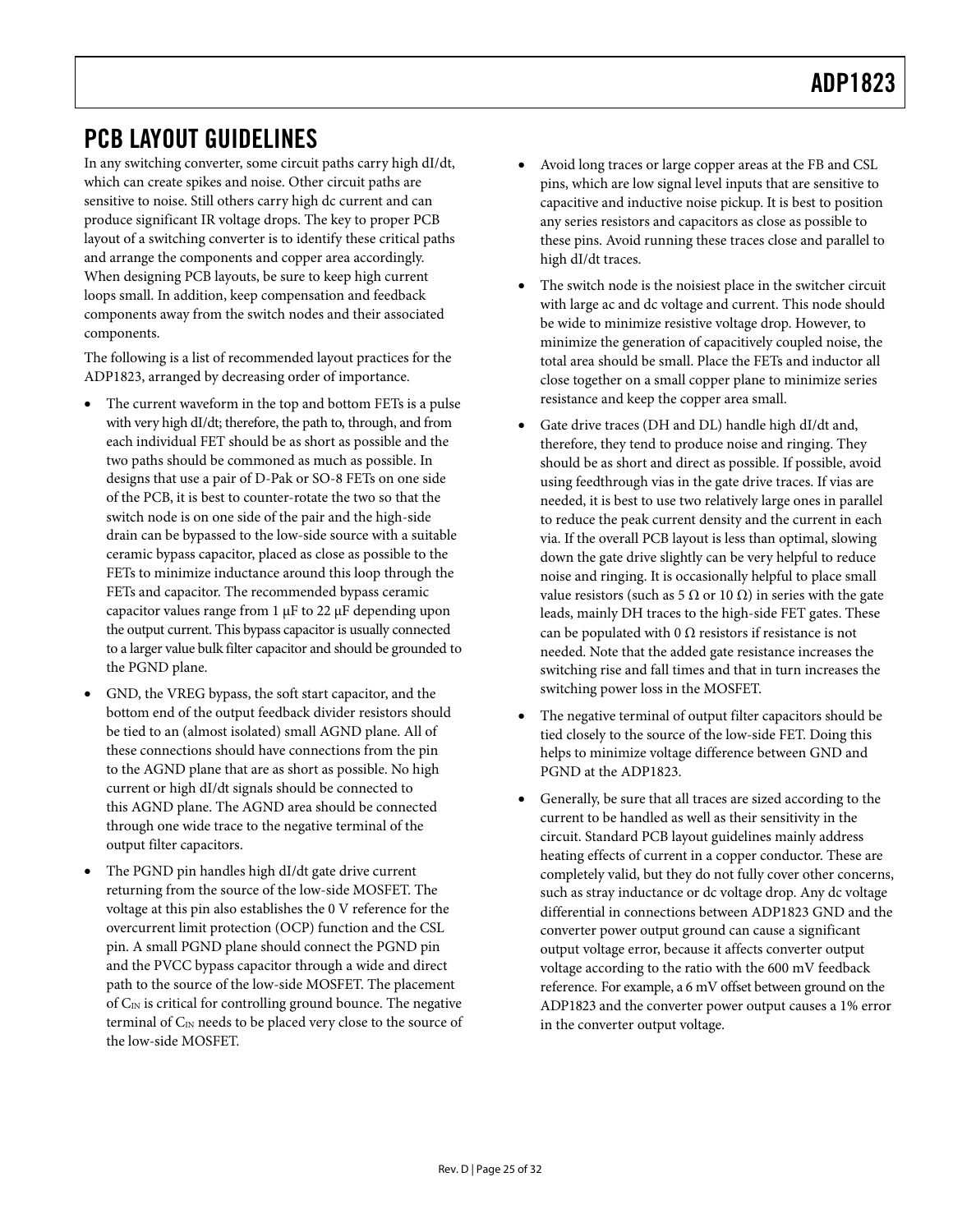### <span id="page-25-0"></span>**LFCSP CONSIDERATIONS**

The LFCSP has an exposed die paddle on the bottom that efficiently conducts heat to the PCB. To achieve the optimum performance from the LFCSP, give special consideration to the layout of the PCB. Use the following layout guidelines for the LFCSP:

- The pad pattern is given in [Figure 36](#page-28-1). The pad dimension should be followed closely for reliable solder joints while maintaining reasonable clearances to prevent solder bridging.
- The thermal pad of the LFCSP provides a low thermal impedance path to the PCB. Therefore, the PCB must be properly designed to effectively conduct the heat away from the package. This is achieved by adding thermal vias to the PCB, which provide a thermal path to the inner or bottom layers. See [Figure 36](#page-28-1) for the recommended via pattern. Note that the via diameter is small, which prevents the solder from flowing through the via and leaving voids in the thermal pad solder joint.

Note that the thermal pad is attached to the die substrate; therefore, the planes that the thermal pad is connected to must be electrically isolated or connected to GND.

- The solder mask opening should be about 120 microns (4.7 mils) larger than the pad size, resulting in a minimum 60 microns (2.4 mils) clearance between the pad and the solder mask.
- The paste mask opening is typically designed to match the pad size used on the peripheral pads of the LFCSP. This technique should provide a reliable solder joint as long as the stencil thickness is about 0.125 mm.
- The paste mask for the thermal pad needs to be designed for the maximum coverage to effectively remove the heat from the package. However, due to the presence of thermal vias and the large size of the thermal pad, eliminating voids may not be possible. In addition, if the solder paste coverage is too large, solder joint defects may occur. Therefore, it is recommended to use multiple small openings over a single big opening in designing the paste mask. The recommended paste mask pattern is given in [Figure 36](#page-28-1). This pattern results in about 80% coverage, which should not degrade the thermal performance of the package significantly.
- The recommended paste mask stencil thickness is 0.125 mm. A laser cut stainless steel stencil with trapezoidal walls should be used.
- A no-clean, Type 3 solder paste should be used for mounting the LFCSP. In addition, a nitrogen purge during the reflow process is recommended.
- The package manufacturer recommends that the reflow temperature should not exceed 220°C and the time above liquid is less than 75 seconds. The preheat ramp should be 3°C per second or lower. The actual temperature profile depends on the board density; the assembly house must determine what works best.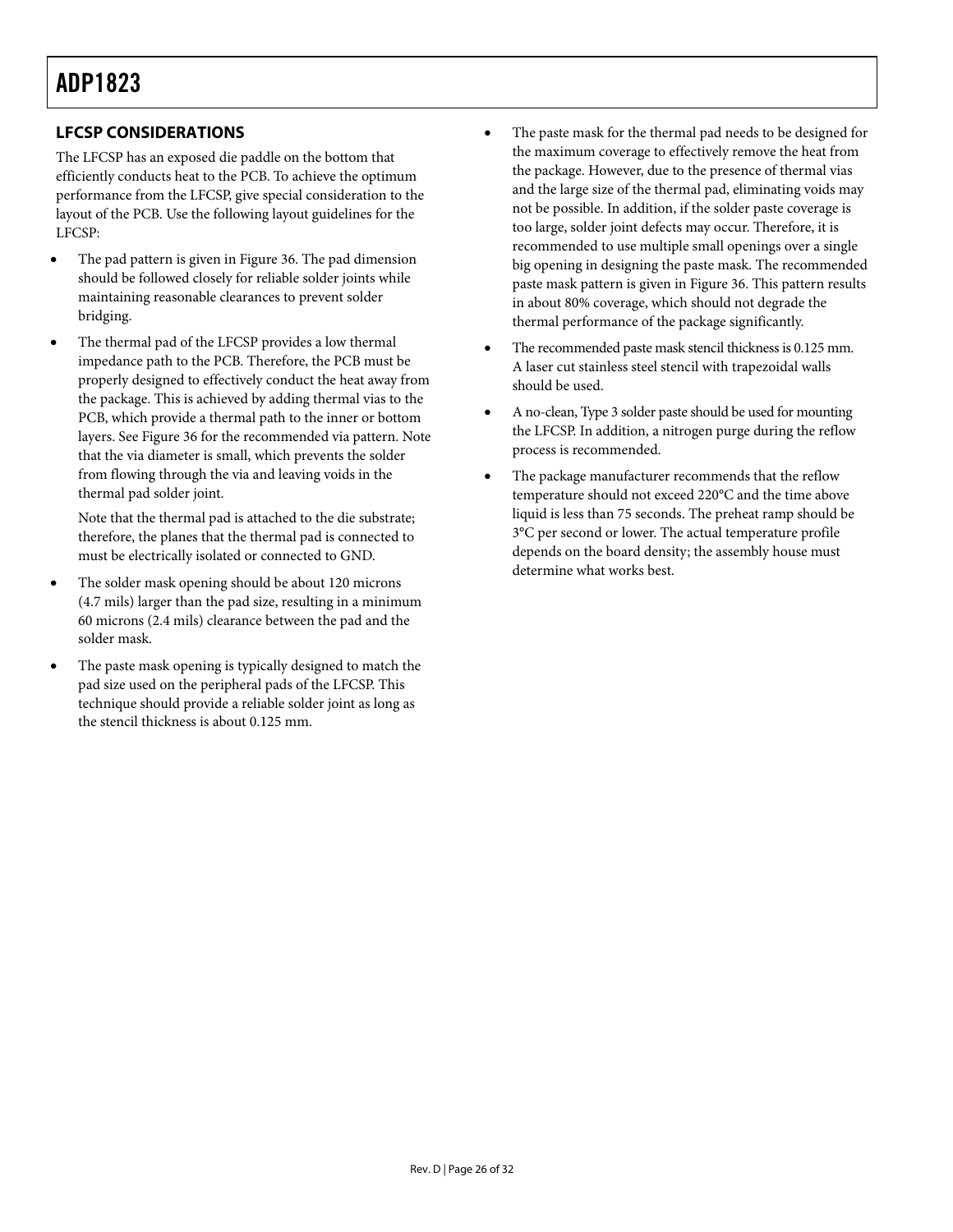### <span id="page-26-0"></span>APPLICATION CIRCUITS

The ADP1823 controller can be configured to regulate outputs with loads of more than 20 A if the power components, such as the inductor, MOSFETs, and the bulk capacitors, are chosen carefully to meet the power requirement. The maximum load and power dissipation are limited by the powertrain components. [Figure 1](#page-0-1) shows a typical application circuit that can drive an output load of 8 A.

[Figure 34](#page-26-1) shows an application circuit that can drive 20 A loads. Note that two low-side MOSFETs are needed to deliver the 20 A load. The bulk input and output capacitors used in this example are Sanyo OS-CON capacitors, which have low ESR and high current ripple rating. An alternative to the OS-CON capacitors are the polymer aluminum capacitors that are available from other manufacturers, such as United Chemi-Con. Aluminum electrolytic capacitors, such as the Rubycon ZLG low-ESR series,

can also be paralleled up at the input or output to meet the ripple current requirement. Because the aluminum electrolytic capacitors have higher ESR and much larger variation in capacitance over the operating temperature range, a larger bulk input and output capacitance is needed to reduce the effective ESR and suppress the current ripple. [Figure 34](#page-26-1) shows that the polymer aluminum or the aluminum electrolytic capacitors can be used at the outputs.



<span id="page-26-1"></span>Figure 34. Application Circuit with 20 A Output Loads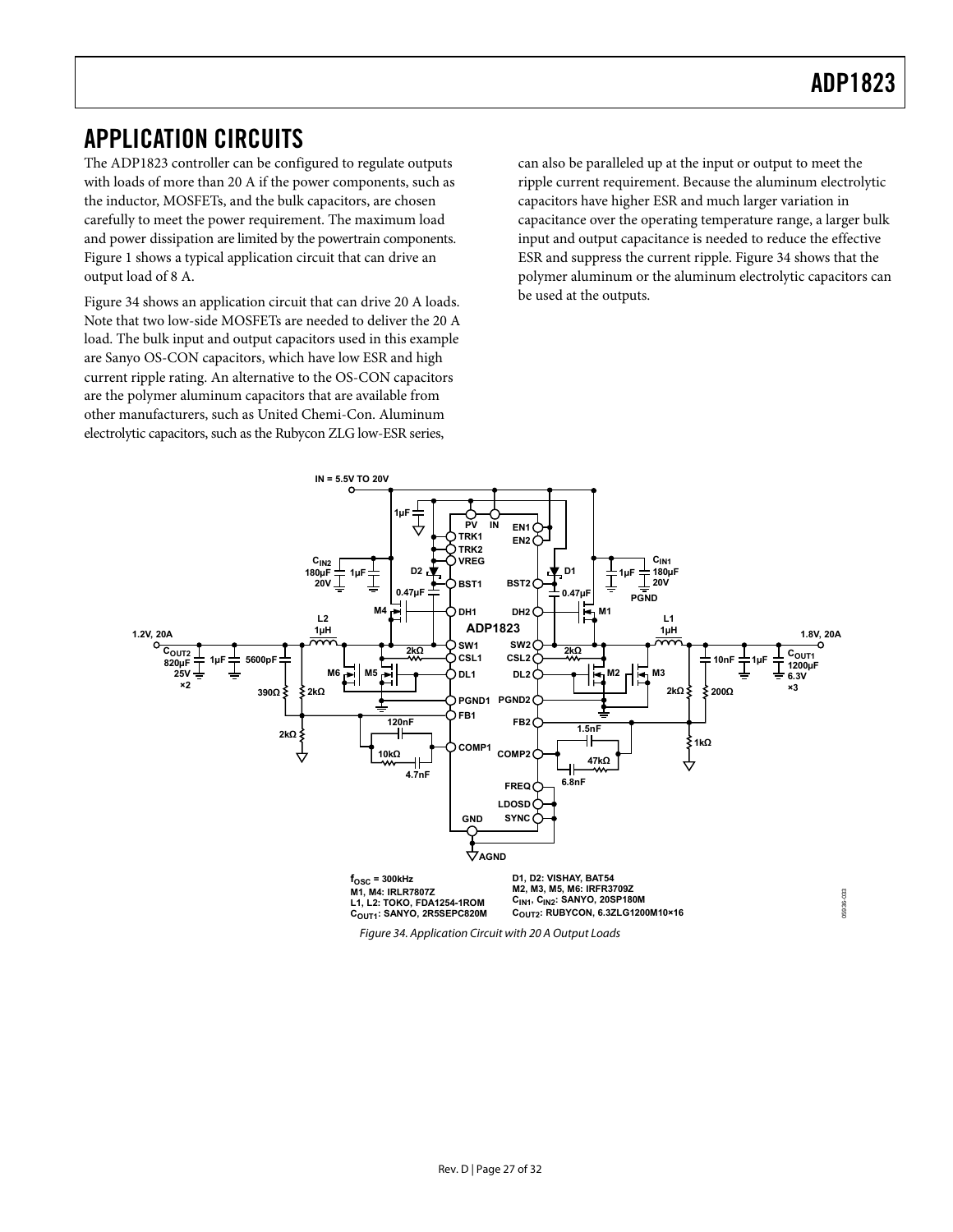The ADP1823 can also be configured to drive an output load of less than 1 A. [Figure 35](#page-27-0) shows a typical application circuit that drives 1.5 A and 3 A loads in all multilayer ceramic capacitor (MLCC) solutions. Notice that the two MOSFETs used in this example are dual-channel MOSFETs in a PowerPAK® SO-8 package, which reduces cost and saves layout space. An alternative to using the dual-channel SO-8 package is using two single MOSFETs in SOT-23 or TSOP-6 packages, which are low cost and small in size.



<span id="page-27-0"></span>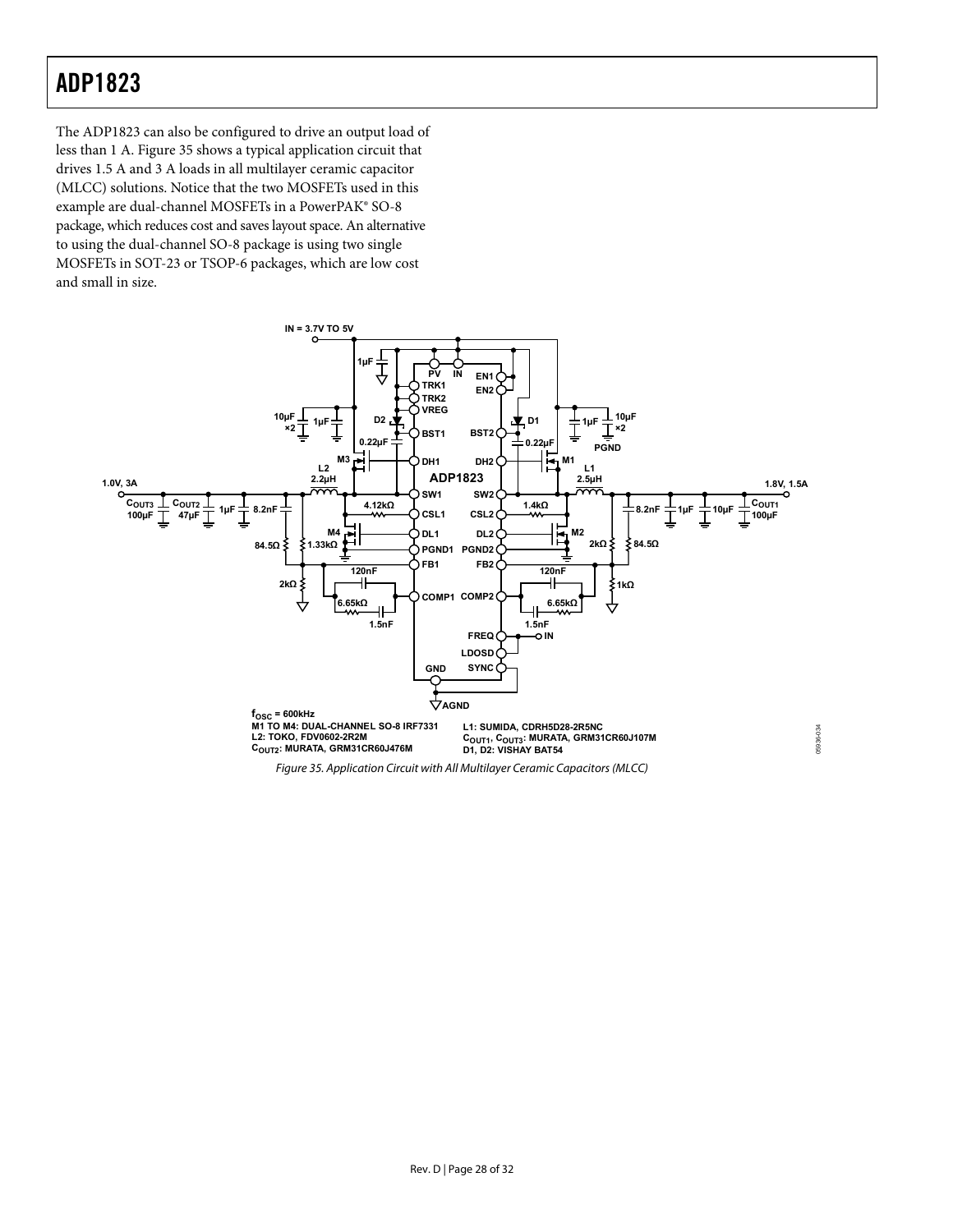### <span id="page-28-0"></span>OUTLINE DIMENSIONS



Figure 36. 32-Lead Lead Frame Chip Scale Package [LFCSP\_VQ] 5 mm × 5 mm Body, Very Thin Quad (CP-32-2) Dimensions shown in millimeters

#### <span id="page-28-1"></span>**ORDERING GUIDE**

| Model           | Temperature Range                  | <b>Package Description</b>                       | <b>Package Option</b> |
|-----------------|------------------------------------|--------------------------------------------------|-----------------------|
| ADP1823ACPZ-R72 | $-40^{\circ}$ C to $+85^{\circ}$ C | 32-Lead Lead Frame Chip Scale Package [LFCSP_VQ] | $CP-32-2$             |
| ADP1823-EVAL    |                                    | Evaluation Board                                 |                       |

1 Operating junction temperature is −40°C to +125°C. 2 Z = RoHS Compliant Part.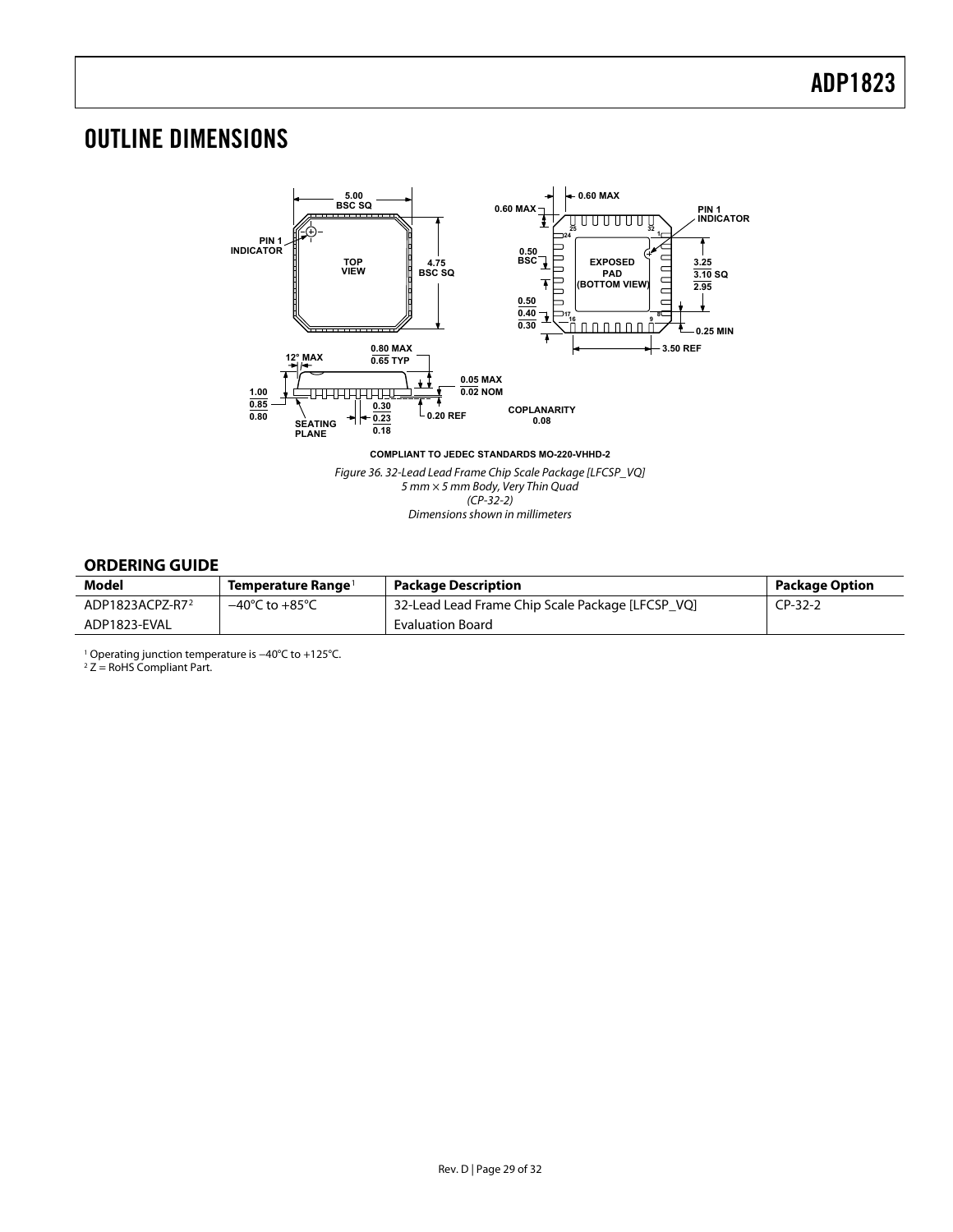### **NOTES**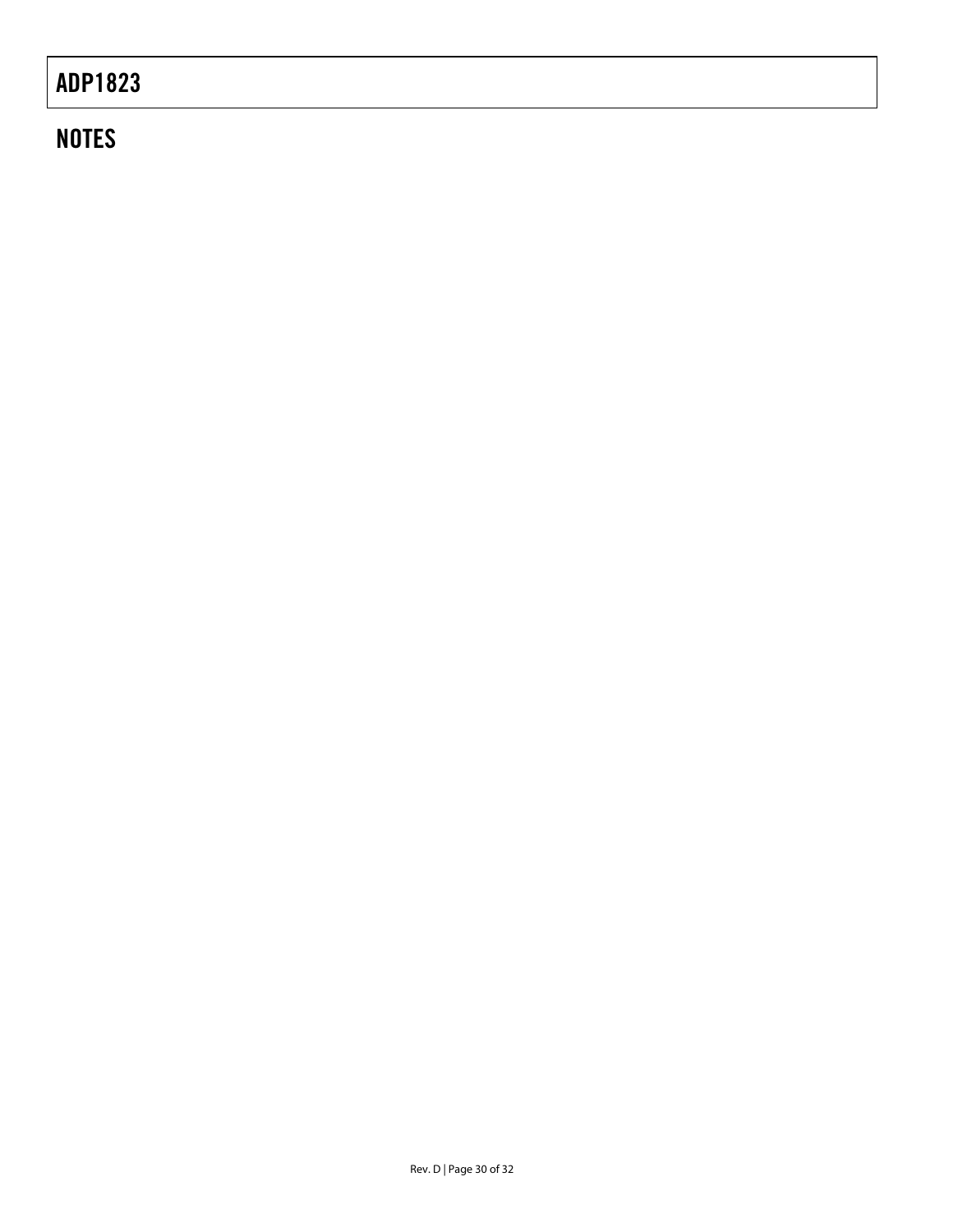### **NOTES**